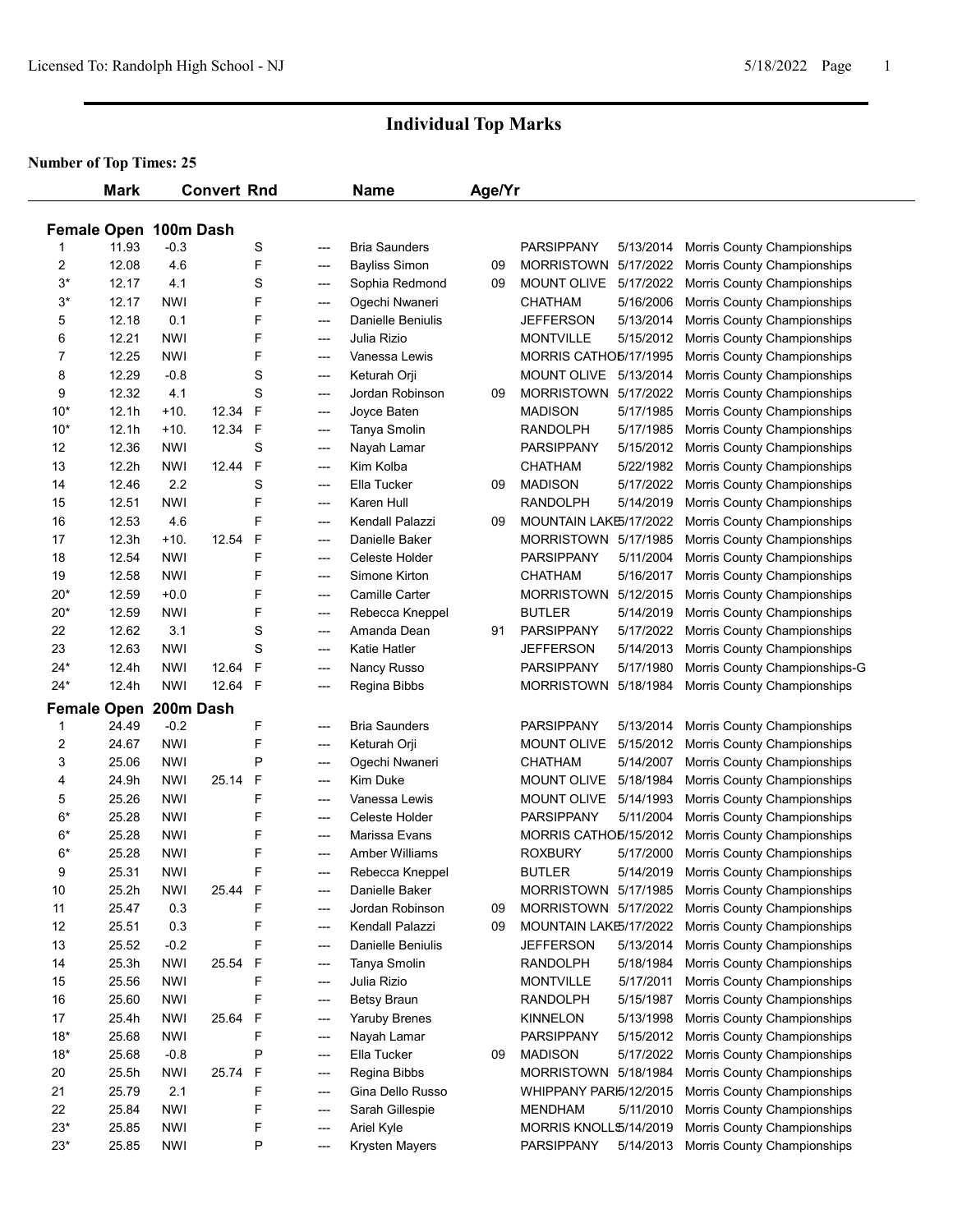|                | <b>Mark</b> | <b>Convert Rnd</b>    |              |                          | <b>Name</b>           | Age/Yr |                              |           |                                                   |  |
|----------------|-------------|-----------------------|--------------|--------------------------|-----------------------|--------|------------------------------|-----------|---------------------------------------------------|--|
|                |             |                       |              |                          |                       |        |                              |           |                                                   |  |
| 25             | 25.89       | <b>NWI</b>            | F            |                          | Alicia Warren         |        |                              |           | MOUNT OLIVE 5/14/2013 Morris County Championships |  |
|                |             | Female Open 400m Dash |              |                          |                       |        |                              |           |                                                   |  |
| 1              | 55.9h       | 56.14                 | F            | ---                      | Regina Bibbs          |        | MORRISTOWN 5/18/1984         |           | Morris County Championships                       |  |
| 2              | 56.52       |                       | F            | ---                      | Vanessa Lewis         |        | MORRIS CATHO5/17/1995        |           | Morris County Championships                       |  |
| 3              | 56.71       |                       | F            | ---                      | Keturah Orji          |        | MOUNT OLIVE                  | 5/15/2012 | Morris County Championships                       |  |
| 4              | 56.84       |                       | F            | ---                      | Alexis Smith          |        | <b>ROXBURY</b>               | 5/16/2017 | Morris County Championships                       |  |
| 5              | 56.7h       | 56.94                 | F            | ---                      | Tanya Smolin          |        | <b>RANDOLPH</b>              | 5/18/1984 | Morris County Championships                       |  |
| 6              | 57.35       |                       | F            | $---$                    | Rebecca Kneppel       |        | <b>BUTLER</b>                | 5/15/2018 | Morris County Championships                       |  |
| 7              | 57.47       |                       | F            | $---$                    | Emilie Cowan          |        | ST. ELIZABETH 5/14/2013      |           | Morris County Championships                       |  |
| 8              | 57.5h       | 57.74                 | $\mathsf{F}$ | ---                      | <b>Caroline Nehls</b> |        | <b>RANDOLPH</b>              | 5/15/1996 | Morris County Championships                       |  |
| 9              | 57.82       |                       | F            | ---                      | Celeste Holder        |        | <b>PARSIPPANY</b>            | 5/16/2006 | Morris County Championships                       |  |
| $10*$          | 58.02       |                       | F            | ---                      | Marissa Evans         |        | MORRIS CATHO5/15/2012        |           | Morris County Championships                       |  |
| $10*$          | 58.02       |                       | F            | $---$                    | Shadaya Bennett       |        | HANOVER PARK5/14/2007        |           | Morris County Championships                       |  |
| 12             | 57.8h       | 58.04                 | $\mathsf F$  | $---$                    | Danielle Baker        |        | MORRISTOWN 5/16/1986         |           | Morris County Championships                       |  |
| 13             | 58.09       |                       | F            | $---$                    | Anika Kreider         |        | <b>CHATHAM</b>               | 5/12/1999 | Morris County Championships                       |  |
| 14             | 58.22       |                       | F            | $---$                    | Pari Hashemi          |        | <b>RANDOLPH</b>              | 5/11/2004 | Morris County Championships                       |  |
| 15             | 58.23       |                       | F            | ---                      | Crystal Robinson      |        | <b>WEST MORRIS 5/14/2019</b> |           | Morris County Championships                       |  |
| 16             | 58.24       |                       | F            | ---                      | Jaime Sheppard        |        | MORRISTOWN-E5/16/2017        |           | Morris County Championships                       |  |
| 17             | 58.33       |                       | F            | ---                      | Gina DelloRusso       |        | WHIPPANY PARI5/13/2014       |           | Morris County Championships                       |  |
| 18             | 58.1h       | 58.34                 | F            | ---                      | <b>Betsy Braun</b>    |        | <b>RANDOLPH</b>              | 5/15/1987 | Morris County Championships                       |  |
| 19             | 58.36       |                       | F            | $---$                    | Anna Lazur            |        | HANOVER PARK5/13/2014        |           | Morris County Championships                       |  |
| $20*$          | 58.41       |                       | F            | ---                      | Sarah Gillespie       |        | <b>MENDHAM</b>               | 5/11/2010 | Morris County Championships                       |  |
| $20*$          | 58.41       |                       | F            | ---                      | Gina Dello Russo      |        | WHIPPANY PARI5/12/2015       |           | Morris County Championships                       |  |
| 22             | 58.2h       | 58.44                 | F            | ---                      | Jennifer Schweizer    |        | MORRIS KNOLL\$/15/1987       |           | Morris County Championships                       |  |
| 23             | 58.55       |                       | F            | $---$                    | Aaliyah Murphy        | 101    | MORRISTOWN 5/17/2022         |           | Morris County Championships                       |  |
| 24             | 58.56       |                       | F            | ---                      | Alicia Warren         |        | MOUNT OLIVE 5/14/2013        |           | Morris County Championships                       |  |
| 25             | 58.62       |                       | F            | ---                      | Ingrid Nimoh          |        | MOUNT OLIVE 5/15/2012        |           | Morris County Championships                       |  |
|                |             | Female Open 800m Run  |              |                          |                       |        |                              |           |                                                   |  |
| 1              | 2:11.52     |                       | F            | ---                      | <b>Ariann Neutts</b>  |        | <b>ROXBURY</b>               | 5/13/2008 | Morris County Championships                       |  |
| 2              | 2:13.73     |                       | F            | $---$                    | Kyra Velock           |        | MOUNTAIN LAKE5/16/2017       |           | Morris County Championships                       |  |
| $3*$           | 2:13.84     |                       | F            | $---$                    | Kate McAndrew         |        | MORRIS CATHO5/14/2019        |           | Morris County Championships                       |  |
| $3*$           | 2:13.84     |                       | F            | $\overline{\phantom{a}}$ | Elizabeth Lansing     |        | <b>RANDOLPH</b>              | 5/14/2013 | Morris County Championships                       |  |
| 5              | 2:13.98     |                       | F            | $---$                    | Molly Higgins         |        | <b>RANDOLPH</b>              | 5/13/2008 | Morris County Championships                       |  |
| 6              | 2:14.22     |                       | F            | ---                      | Kylene Cochrane       |        | <b>WEST MORRIS 5/15/2012</b> |           | Morris County Championships                       |  |
| $\overline{7}$ | 2:14.61     |                       | F            | ---                      | Ailis Clyne           |        | MORRIS HILLS 5/15/2012       |           | Morris County Championships                       |  |
| 8              | 2:14.69     |                       | F            | ---                      | Kristen Landry        |        | MOUNTAIN LAKE5/17/2011       |           | Morris County Championships                       |  |
| 9              | 2:14.90     |                       | F            |                          | Kimberly Standridge   |        | <b>RANDOLPH</b>              | 5/14/2007 | Morris County Championships                       |  |
| 10             | 2:15.16     |                       | F            |                          | Lauren Gregory        |        | MORRIS KNOLL \$/17/2005      |           | Morris County Championships                       |  |
| 11             | 2:15.39     |                       | F            | $\overline{\phantom{a}}$ | Abby Loveys           |        | <b>RANDOLPH</b>              | 5/16/2017 | Morris County Championships                       |  |
| 12             | 2:15.43     |                       | F            | $---$                    | Nora May Mcsorley     |        | <b>RANDOLPH</b>              | 5/13/2014 | Morris County Championships                       |  |
| 13             | 2:15.64     |                       | F            | $\overline{\phantom{a}}$ | Jenn Ennis            |        | <b>ROXBURY</b>               | 5/16/2006 | Morris County Championships                       |  |
| 14             | 2:15.68     |                       | F            | $\overline{\phantom{a}}$ | Stephanie Snyder      |        | <b>RANDOLPH</b>              | 5/12/1999 | Morris County Championships                       |  |
| 15             | 2:16.32     |                       | F            | ---                      | Anna George           |        | <b>MONTVILLE</b>             | 5/14/2019 | Morris County Championships                       |  |
| 16             | 2:16.44     |                       | F            | ---                      | Lauren Penney         |        | <b>ROXBURY</b>               | 5/16/2006 | Morris County Championships                       |  |
| 17             | 2:16.67     |                       | F            | $---$                    | Megan McDonald        |        | <b>ROXBURY</b>               | 5/12/1999 | Morris County Championships                       |  |
| 18             | 2:16.70     |                       | F            | $---$                    | Mary Migton           |        | <b>ROXBURY</b>               | 5/11/2010 | Morris County Championships                       |  |
| 19             | 2:16.72     |                       | F            | ---                      | Shannon Woodman       |        | <b>CHATHAM</b>               | 5/11/2004 | Morris County Championships                       |  |
| 20             | 2:16.91     |                       | F            | $---$                    | Samantha Jones        |        | <b>RANDOLPH</b>              | 5/17/2011 | Morris County Championships                       |  |
| 21             | 2:16.8h     | 2:17.04               | $\mathsf{F}$ | $---$                    | Jennifer Schenberg    |        | <b>KINNELON</b>              | 5/19/1989 | Morris County Championships                       |  |
| 22             | 2:17.10     |                       | F            | ---                      | Ashley Cromartie      |        | <b>ROXBURY</b>               | 5/17/2005 | Morris County Championships                       |  |
| 23             | 2:17.33     |                       | F            | ---                      | Marissa Karl          |        | MOUNT OLIVE                  |           | 5/15/2012 Morris County Championships             |  |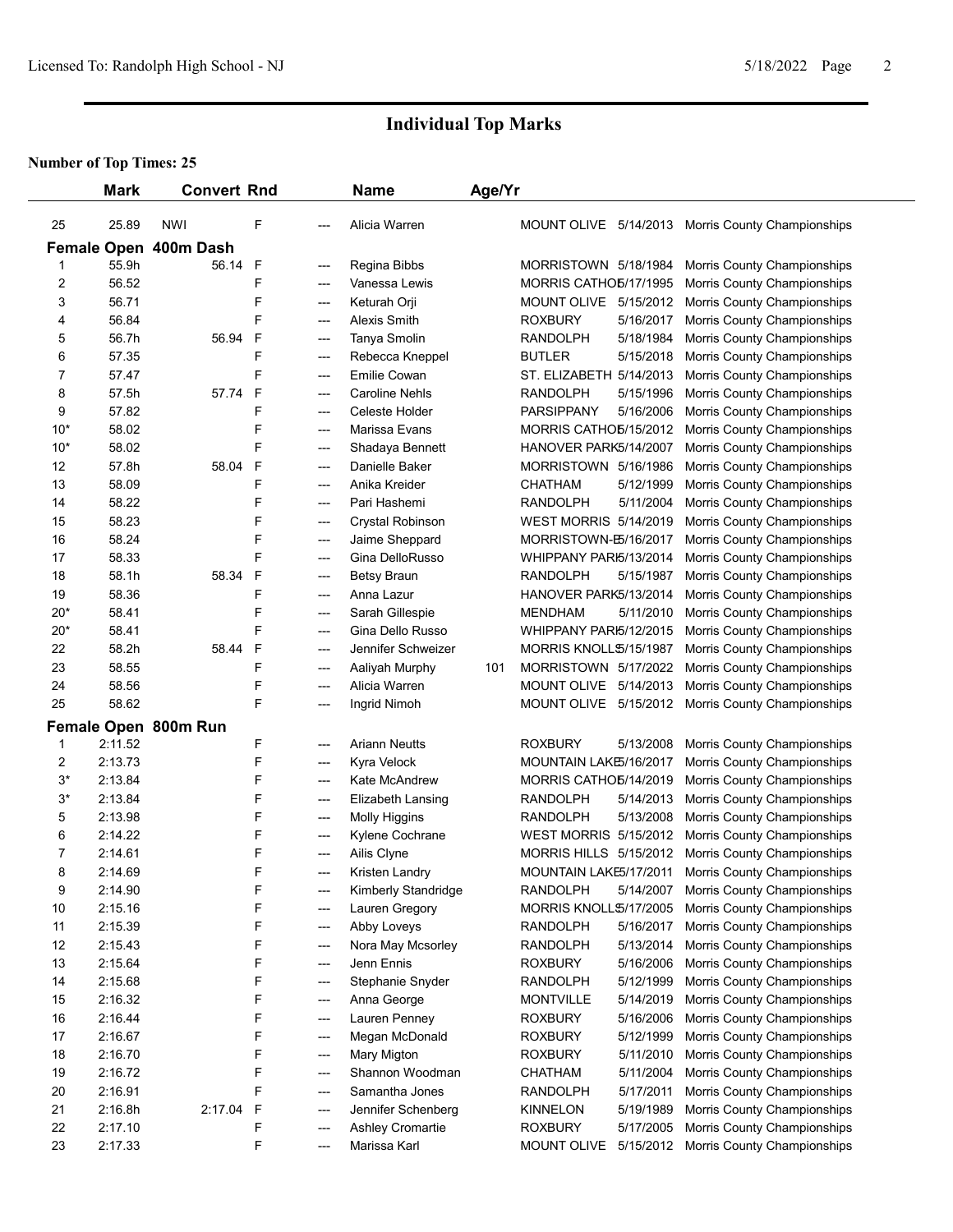|                | <b>Mark</b> | <b>Convert Rnd</b>    |              |       | <b>Name</b>             | Age/Yr |                              |           |                             |  |
|----------------|-------------|-----------------------|--------------|-------|-------------------------|--------|------------------------------|-----------|-----------------------------|--|
|                |             |                       |              |       |                         |        |                              |           |                             |  |
| 24             | 2:17.35     |                       | F            | ---   | Nicole Quagliana        |        | MOUNT OLIVE 5/16/2006        |           | Morris County Championships |  |
| 25             | 2:17.58     |                       | F            | ---   | Alexa Hirt              |        | MORRISTOWN 5/15/2018         |           | Morris County Championships |  |
|                |             | Female Open 1600m Run |              |       |                         |        |                              |           |                             |  |
| 1              | 4:50.12     |                       | F            | ---   | Abby Loveys             |        | <b>RANDOLPH</b>              | 5/14/2019 | Morris County Championships |  |
| 2              | 4:51.53     |                       | F            | ---   | Elizabeth Lansing       |        | <b>RANDOLPH</b>              | 5/14/2013 | Morris County Championships |  |
| 3              | 4:53.04     |                       | F            | ---   | Joelle Amaral           |        | <b>RANDOLPH</b>              | 5/17/2011 | Morris County Championships |  |
| 4              | 4:53.8h     | 4:54.04               | $\mathsf F$  | ---   | <b>Christine Engel</b>  |        | MOUNT OLIVE                  | 5/15/1992 | Morris County Championships |  |
| 5              | 4:55.33     |                       | F            | $---$ | Kylene Cochrane         |        | WEST MORRIS 5/13/2014        |           | Morris County Championships |  |
| 6              | 4:55.58     |                       | F            | $---$ | Megan Curham            |        | <b>VILLA WALSH</b>           | 5/14/2013 | Morris County Championships |  |
| 7              | 4:55.66     |                       | F            | ---   | Jenn Ennis              |        | <b>ROXBURY</b>               | 5/16/2006 | Morris County Championships |  |
| 8              | 4:55.72     |                       | F            | ---   | Abby Seel               |        | <b>MENDHAM</b>               | 5/14/2013 | Morris County Championships |  |
| 9              | 4:55.77     |                       | F            | ---   | Liz Wellman             |        | <b>RANDOLPH</b>              | 5/13/2014 | Morris County Championships |  |
| 10             | 4:56.17     |                       | F            | ---   | <b>Ariann Neutts</b>    |        | <b>ROXBURY</b>               | 5/12/2009 | Morris County Championships |  |
| 11             | 4:56.48     |                       | F            | $---$ | Kimberly Standridge     |        | <b>RANDOLPH</b>              | 5/14/2007 | Morris County Championships |  |
| 12             | 4:56.73     |                       | F            | $---$ | <b>Ashley Cromartie</b> |        | <b>ROXBURY</b>               | 5/13/2008 | Morris County Championships |  |
| 13             | 4:58.21     |                       | F            | ---   | Nora May Mcsorley       |        | <b>RANDOLPH</b>              | 5/13/2014 | Morris County Championships |  |
| 14             | 4:58.37     |                       | F            | ---   | Julia Trethaway         |        | <b>WEST MORRIS 5/14/2019</b> |           | Morris County Championships |  |
| 15             | 4:59.01     |                       | F            | ---   | Stephanie Snyder        |        | <b>RANDOLPH</b>              | 5/12/1999 | Morris County Championships |  |
| 16             | 4:59.04     |                       | F            | ---   | Mackenzie Barry         |        | <b>MENDHAM</b>               | 5/14/2013 | Morris County Championships |  |
| 17             | 4:59.07     |                       | F            | ---   | Samantha Jones          |        | <b>RANDOLPH</b>              | 5/17/2011 | Morris County Championships |  |
| 18             | 4:59.39     |                       | F            | ---   | Kristen Stevens         |        | <b>ROXBURY</b>               | 5/16/2006 | Morris County Championships |  |
| 19             | 4:59.75     |                       | F            | ---   | Caroline Wolfe          |        | HANOVER PARK5/15/2012        |           | Morris County Championships |  |
| 20             | 4:59.79     |                       | F            | ---   | <b>Colette Richter</b>  |        | MOUNTAIN LAKE5/15/2012       |           | Morris County Championships |  |
| 21             | 5:00.18     |                       | F            | ---   | Molly Higgins           |        | RANDOLPH                     | 5/11/2010 | Morris County Championships |  |
| 22             | 5:01.37     |                       | F            | ---   | Sierra Castaneda        |        | <b>WEST MORRIS 5/12/2015</b> |           | Morris County Championships |  |
| 23             | 5:01.85     |                       | F            | ---   | Kyra Velock             |        | MOUNTAIN LAKE5/16/2017       |           | Morris County Championships |  |
| 24             | 5:01.91     |                       | F            | ---   | Kate McAndrew           |        | MORRIS CATHO5/15/2018        |           | Morris County Championships |  |
| 25             | 5:02.0h     | 5:02.24               | $\mathsf{F}$ | ---   | <b>Elaine Doherty</b>   |        | MORRISTOWN-E5/15/1987        |           | Morris County Championships |  |
|                |             | Female Open 3200m Run |              |       |                         |        |                              |           |                             |  |
| 1              | 10:10.24    |                       | F            | ---   | Abby Loveys             |        | <b>RANDOLPH</b>              | 5/14/2019 | Morris County Championships |  |
| $\overline{c}$ | 10:20.52    |                       | F            | ---   | Julia Trethaway         |        | <b>WEST MORRIS 5/14/2019</b> |           | Morris County Championships |  |
| 3              | 10:25.33    |                       | F            | ---   | Megan Curham            |        | <b>VILLA WALSH</b>           | 5/14/2013 | Morris County Championships |  |
| 4              | 10:26.82    |                       | F            | ---   | Mackenzie Barry         |        | <b>MENDHAM</b>               | 5/15/2012 | Morris County Championships |  |
| 5              | 10:41.63    |                       | F            | ---   | Carole Harsch           |        | <b>RANDOLPH</b>              | 5/13/2014 | Morris County Championships |  |
| 6              | 10:43.58    |                       | F            | ---   | Sierra Castaneda        |        | <b>WEST MORRIS 5/12/2015</b> |           | Morris County Championships |  |
| $\overline{7}$ | 10:46.49    |                       | F            | $---$ | Joelle Amaral           |        | <b>RANDOLPH</b>              | 5/12/2009 | Morris County Championships |  |
| 8              | 10:46.60    |                       | F            | ---   | <b>Colette Richter</b>  |        | MOUNTAIN LAKE5/15/2012       |           | Morris County Championships |  |
| 9              | 10:47.66    |                       | F            | ---   | Jenn Ennis              |        | <b>ROXBURY</b>               | 5/16/2006 | Morris County Championships |  |
| 10             | 10:48.89    |                       | F            | ---   | Abby Seel               |        | <b>MENDHAM</b>               | 5/15/2012 | Morris County Championships |  |
| 11             | 10:50.19    |                       | F            | ---   | Laura Vigilante         |        | <b>MENDHAM</b>               | 5/12/2009 | Morris County Championships |  |
| 12             | 10:50.88    |                       | F            | ---   | Caroline Wolfe          |        | HANOVER PARK5/15/2012        |           | Morris County Championships |  |
| 13             | 10:52.47    |                       | F            | ---   | Elizabeth Lansing       |        | <b>RANDOLPH</b>              | 5/15/2012 | Morris County Championships |  |
| 14             | 10:52.49    |                       | F            | ---   | Olivia Viparina         |        | <b>ROXBURY</b>               | 5/12/2015 | Morris County Championships |  |
| 15             | 10:53.15    |                       | F            | ---   | Kristen Stevens         |        | <b>ROXBURY</b>               | 5/16/2006 | Morris County Championships |  |
| 16             | 10:55.79    |                       | F            | ---   | Samantha Jones          |        | RANDOLPH                     | 5/11/2010 | Morris County Championships |  |
| 17             | 10:56.35    |                       | F            | ---   | Lauren Penney           |        | <b>ROXBURY</b>               | 5/14/2007 | Morris County Championships |  |
| 18             | 10:57.40    |                       | F            | ---   | Sarah Hanifin           | 09     | VILLA WALSH                  | 5/14/2019 | Morris County Championships |  |
| 19             | 10:58.24    |                       | F            | ---   | Laura Green             |        | MOUNT OLIVE                  | 5/14/2019 | Morris County Championships |  |
| 20             | 10:58.47    |                       | F            | ---   | Katherine Grimes        |        | <b>CHATHAM</b>               | 5/11/2010 | Morris County Championships |  |
| 21             | 10:59.26    |                       | F            | ---   | Tara Hanley             |        | <b>CHATHAM</b>               | 5/15/2012 | Morris County Championships |  |
| 22             | 10:59.8h    | 11:00.04 F            |              | ---   | Maura Hennessey         |        | MORRIS HILLS 5/20/1983       |           | Morris County Championships |  |
|                |             |                       |              |       |                         |        |                              |           |                             |  |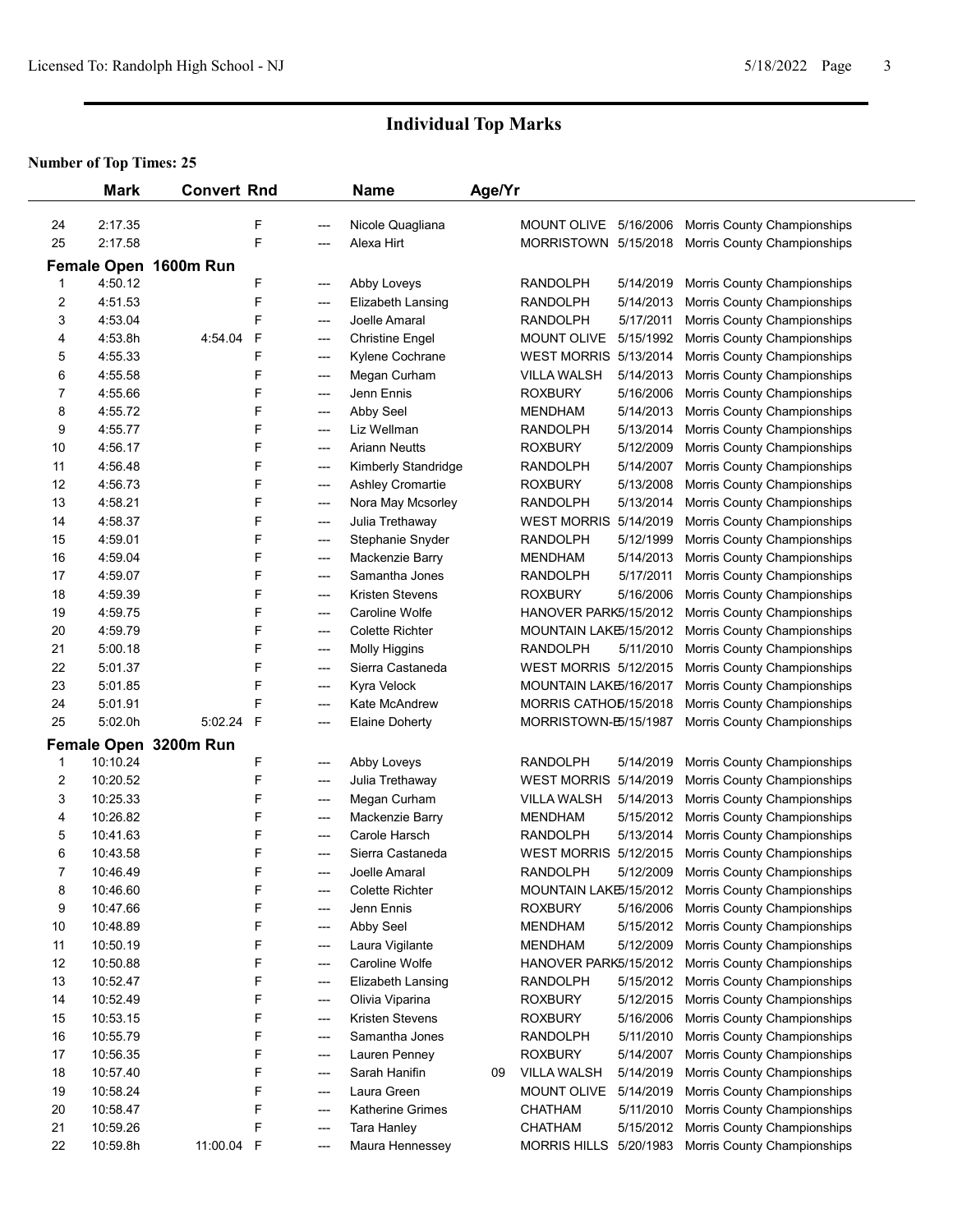|        | <b>Mark</b>              |            | <b>Convert Rnd</b> |             |            | <b>Name</b>                          | Age/Yr |                              |           |                                                            |  |
|--------|--------------------------|------------|--------------------|-------------|------------|--------------------------------------|--------|------------------------------|-----------|------------------------------------------------------------|--|
| 23     | 11:02.26                 |            |                    | F           |            | Sarah Masukewicz                     |        | MOUNT OLIVE 5/14/2013        |           |                                                            |  |
| 24     | 11:02.61                 |            |                    | F           | ---<br>--- | Frankie Perna                        |        | MORRIS HILLS 5/13/2014       |           | Morris County Championships<br>Morris County Championships |  |
| 25     | 11:03.22                 |            |                    | F           | ---        | Cassandra Harasts                    |        | <b>MONTVILLE</b>             | 5/13/2014 | Morris County Championships                                |  |
|        |                          |            |                    |             |            |                                      |        |                              |           |                                                            |  |
|        | <b>Female Open</b>       |            | 100m Hurdles       |             |            |                                      |        |                              |           |                                                            |  |
|        | 14.07                    | NWI        |                    | F           | ---        | Simone Kirton                        |        | CHATHAM                      | 5/16/2017 | Morris County Championships                                |  |
| 2      | 14.41                    | <b>NWI</b> |                    | F           | ---        | <b>Katie Hatler</b>                  |        | JEFFERSON                    | 5/14/2013 | Morris County Championships                                |  |
| 3      | 14.48                    | NWI        |                    | F<br>F      | ---        | <b>Amber Williams</b>                |        | <b>ROXBURY</b>               | 5/16/2001 | Morris County Championships                                |  |
| 4      | 14.54                    | NWI        |                    | F           | ---        | Meghan O'Malley                      |        | RANDOLPH<br><b>RANDOLPH</b>  | 5/14/2019 | Morris County Championships                                |  |
| 5<br>6 | 14.57<br>14.64           | 0.6<br>NWI |                    | F           | ---        | <b>Elly Scherer</b><br>Alaina Alfano |        | HANOVER PARK5/17/2005        | 5/12/2015 | Morris County Championships                                |  |
| 7      | 14.72                    | $-1.5$     |                    | F           | ---<br>--- | Morgan Ryerson                       | 09     | MOUNT OLIVE 5/17/2022        |           | Morris County Championships<br>Morris County Championships |  |
| 8      | 14.5h                    | <b>NWI</b> | 14.74              | $\mathsf F$ | ---        | Kim Duke                             |        | MOUNT OLIVE                  | 5/18/1984 | Morris County Championships                                |  |
| 9      | 14.76                    | <b>NWI</b> |                    | F           | ---        | Laura Mathews                        | 11     | MORRIS HILLS 5/14/2019       |           | Morris County Championships                                |  |
| 10     | 14.82                    | <b>NWI</b> |                    | F           | ---        | Samantha Kral                        |        | <b>RANDOLPH</b>              | 5/15/2012 | Morris County Championships                                |  |
| 11     | 14.6h                    | NWI        | 14.84              | F           | ---        | Erica Aagre                          |        | MORRIS HILLS 5/16/1981       |           | Morris County Championships                                |  |
| 12     | 14.90                    | NWI        |                    | F           | ---        | Nicole Borowiec                      |        | MORRISTOWN-E5/14/2019        |           | Morris County Championships                                |  |
| $13*$  | 14.7h                    | <b>NWI</b> | 14.94              | $\mathsf F$ | ---        | Alanna Poirier                       |        | MOUNT OLIVE 5/15/1987        |           | Morris County Championships                                |  |
| $13*$  | 14.7h                    | <b>NWI</b> | 14.94              | $\mathsf F$ | ---        | Cinny Zulick                         |        | <b>MADISON</b>               | 5/22/1982 | Morris County Championships                                |  |
| 15     | 14.98                    | <b>NWI</b> |                    | F           | ---        | Karen Hull                           |        | RANDOLPH                     | 5/15/2018 | Morris County Championships                                |  |
| 16     | 15.00                    | <b>NWI</b> |                    | F           | ---        | Megan Crowley                        |        | PARSIPPANY HIL5/14/2013      |           | Morris County Championships                                |  |
| $17*$  | 15.03                    | NWI        |                    | F           | ---        | <b>Krystal Ellis</b>                 |        | MORRISTOWN 5/11/2010         |           | Morris County Championships                                |  |
| $17*$  | 15.03                    | NWI        |                    | F           | ---        | Avery Sheppard                       |        | HANOVER PARK5/11/2010        |           | Morris County Championships                                |  |
| $19*$  | 14.8h                    | <b>NWI</b> | 15.04              | F           | ---        | Melissa Langlois                     |        | <b>MADISON</b>               | 5/19/1989 | Morris County Championships                                |  |
| $19*$  | 14.8h                    | <b>NWI</b> | 15.04              | F           | ---        | <b>Terry Gnatz</b>                   |        | <b>RANDOLPH</b>              | 5/18/1984 | Morris County Championships                                |  |
| 21     | 15.05                    | <b>NWI</b> |                    | S           | ---        | Karen Lobaton                        |        | PARSIPPANY                   | 5/15/2012 | Morris County Championships                                |  |
| 22     | 15.08                    | $-1.4$     |                    | S           | ---        | Aaliyah Murphy                       | 101    | MORRISTOWN 5/17/2022         |           | Morris County Championships                                |  |
| 23     | 15.11                    | NWI        |                    | S           | ---        | Kayley Moran                         |        | MORRIS HILLS 5/16/2017       |           | Morris County Championships                                |  |
| $24*$  | 15.12                    | <b>NWI</b> |                    | F           | ---        | Connie Lobb                          |        | MOUNT OLIVE 5/14/1993        |           | Morris County Championships                                |  |
| $24*$  | 15.12                    | 0.6        |                    | F           | ---        | Tymia Joseph                         |        | MORRIS KNOLL \$/12/2015      |           | Morris County Championships                                |  |
| $24*$  | 15.12                    | $-0.1$     |                    | F           | ---        | Eliza Bruncaj                        | 09     | HANOVER PARK5/25/2021        |           | Morris County Championships                                |  |
|        | Female Open 400m Hurdles |            |                    |             |            |                                      |        |                              |           |                                                            |  |
| 1      | 1:01.4h                  |            | 1:01.64 F          |             | ---        | Kim Duke                             |        | MOUNT OLIVE                  | 5/18/1984 | Morris County Championships                                |  |
| 2      | 1:02.10                  |            |                    | F           | ---        | Anna Lazur                           |        | HANOVER PARK5/17/2016        |           | Morris County Championships                                |  |
| 3      | 1:02.13                  |            |                    | F           | ---        | Laura Papili                         |        | <b>MENDHAM</b>               | 5/14/2013 | Morris County Championships                                |  |
| 4      | 1:02.7h                  |            | 1:02.94            | F           | ---        | <b>Terry Gnatz</b>                   |        | <b>RANDOLPH</b>              | 5/20/1983 | Morris County Championships                                |  |
| 5      | 1.0299                   |            |                    | F           |            | Audrey O'Neill                       |        | <b>MENDHAM</b>               |           | 5/13/2014 Morris County Championships                      |  |
| 6      | 1:02.9h                  |            | 1:03.14 F          |             | ---        | Laurie Couzzo                        |        | MORRISTOWN 5/20/1983         |           | Morris County Championships                                |  |
| 7      | 1:03.2h                  |            | 1:03.44 F          |             | ---        | Kary Brock                           |        | VILLA WALSH                  | 5/15/1996 | Morris County Championships                                |  |
| 8      | 1:03.77                  |            |                    | F           | ---        | Cara Hessels                         |        | <b>WEST MORRIS 5/16/2006</b> |           | Morris County Championships                                |  |
| 9      | 1:03.78                  |            |                    | F           | ---        | Caroline Isemann                     |        | <b>WEST MORRIS 5/14/2019</b> |           | Morris County Championships                                |  |
| 10     | 1:03.6h                  |            | 1:03.84            | F           | ---        | Andria Laracca                       |        | HANOVER PARK5/15/1996        |           | Morris County Championships                                |  |
| 11     | 1:03.99                  |            |                    | F           | ---        | Aaliyah Murphy                       | 101    | MORRISTOWN 5/17/2022         |           | Morris County Championships                                |  |
| 12     | 1:04.07                  |            |                    | F           | ---        | Pari Hashemi                         |        | RANDOLPH                     | 5/11/2004 | Morris County Championships                                |  |
| 13     | 1:04.09                  |            |                    | F           | ---        | Kayley Moran                         |        | MORRIS HILLS 5/16/2017       |           | Morris County Championships                                |  |
| 14     | 1:04.15                  |            |                    | F           | ---        | Megan Schwartz                       |        | MORRISTOWN 5/13/1998         |           | Morris County Championships                                |  |
| 15     | 1:04.18                  |            |                    | F           | ---        | Marlo Wehrer                         |        | PEQUANNOCK 5/12/2015         |           | Morris County Championships                                |  |
| 16     | 1:04.19                  |            |                    | F           | ---        | Sara Bekele                          |        | HANOVER PARK5/15/2002        |           | Morris County Championships                                |  |
| 17     | 1:04.25                  |            |                    | F           | ---        | Kate McAndrew                        |        | MORRIS CATHO5/14/2019        |           | Morris County Championships                                |  |
| 18     | 1:04.28                  |            |                    | F           | ---        | Elena Borovskis                      |        | PEQUANNOCK 5/17/2011         |           | Morris County Championships                                |  |
| 19     | 1:04.30                  |            |                    | F           | ---        | Catherine Chen                       |        | PARSIPPANY HIL5/13/2014      |           | Morris County Championships                                |  |
| 20     | 1:04.42                  |            |                    | F           | ---        | Alaina Alfano                        |        | HANOVER PARK5/13/2003        |           | Morris County Championships                                |  |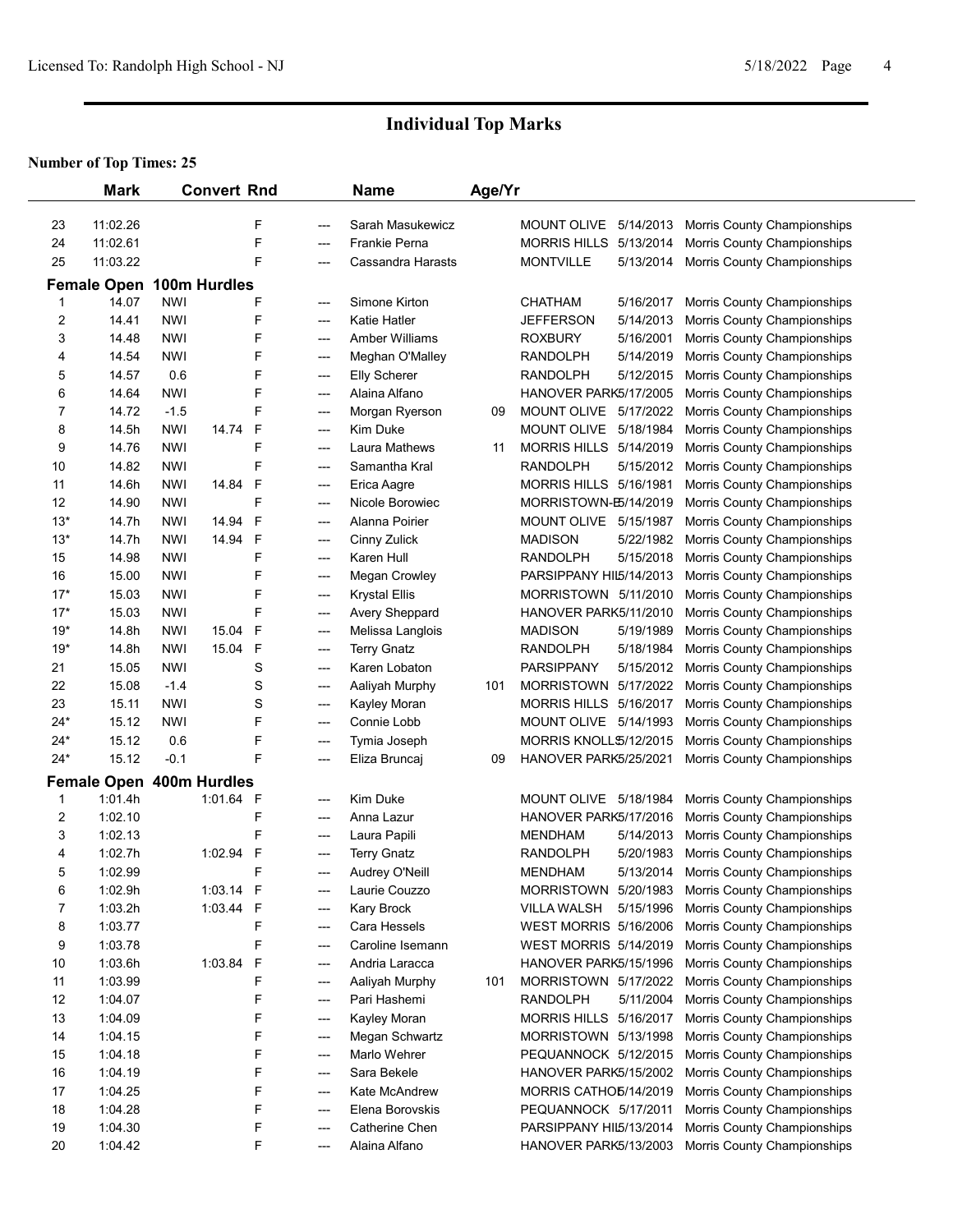|       | <b>Mark</b>                   | <b>Convert Rnd</b>                |   |            | <b>Name</b>                               | Age/Yr |                                  |                                                            |
|-------|-------------------------------|-----------------------------------|---|------------|-------------------------------------------|--------|----------------------------------|------------------------------------------------------------|
| 21    | 1:04.58                       |                                   | F | ---        | Casey Lyness                              |        | MORRIS HILLS 5/13/2014           | Morris County Championships                                |
| 22    | 1:04.59                       |                                   | F | ---        | Nicole Borowiec                           |        | MORRISTOWN-E5/16/2017            | Morris County Championships                                |
| 23    | 1:04.61                       |                                   | F | ---        | <b>Hayley Brookes</b>                     | 09     | MORRIS KNOLL \$/25/2021          | Morris County Championships                                |
| 24    | 1:04.4h                       | 1:04.64                           | F | ---        | Lisa Gnatz                                |        | <b>RANDOLPH</b><br>5/18/1984     | Morris County Championships                                |
| 25    | 1:04.64                       |                                   | F | ---        | Avery Sheppard                            |        | HANOVER PARK5/11/2010            | Morris County Championships                                |
|       |                               |                                   |   |            |                                           |        |                                  |                                                            |
| 1     | <b>Female Open</b><br>5-09.25 | <b>High Jump</b><br>1.75m F       |   |            | Tanya Smolin                              |        | <b>RANDOLPH</b><br>5/22/1982     | <b>Morris County Championships</b>                         |
| 2     | 5-08.00                       | $1.72m$ F                         |   | ---        | <b>Tiyana Peters</b>                      |        | <b>MOUNT OLIVE</b><br>5/11/2004  | Morris County Championships                                |
| 3     | 5-07.00                       | 1.70m F                           |   | ---        | Anne Bair                                 |        | WEST MORRIS 5/20/1978            | Morris County Championships-G                              |
| $4^*$ | 5-06.00                       | 1.67m F                           |   | ---<br>--- | Barbara Baysa                             |        | 5/15/1987<br><b>MORRIS HILLS</b> | Morris County Championships                                |
| $4*$  | 5-06.00                       | 1.67m F                           |   | ---        | Meghan O'Malley                           |        | 5/14/2019<br><b>RANDOLPH</b>     | Morris County Championships                                |
| $4^*$ | 5-06.00                       | 1.67m F                           |   | ---        | Karen Krawiec                             |        | <b>BOONTON</b><br>5/20/1978      | Morris County Championships-G                              |
| $4^*$ | 5-06.00                       | 1.67m F                           |   |            | Elsa Spoor                                | 10     | <b>CHATHAM</b><br>5/17/2022      | Morris County Championships                                |
| $4^*$ | 5-06.00                       | 1.67m F                           |   | ---<br>--- | Thelma Akpan                              |        | <b>MOUNT OLIVE</b><br>5/17/2005  | Morris County Championships                                |
| $4*$  | 5-06.00                       | 1.67m F                           |   |            |                                           |        | MOUNT OLIVE 5/17/2005            |                                                            |
| $4*$  | 5-06.00                       | 1.67m F                           |   | ---        | Jacqueline Sendgikoski<br>Jordan Robinson | 09     | MORRISTOWN 5/17/2022             | Morris County Championships<br>Morris County Championships |
| 11    | 5-04.25                       | 1.63m F                           |   | ---<br>--- | Ashley Wolf                               |        | 5/13/2003<br><b>MONTVILLE</b>    | Morris County Championships                                |
| $12*$ | 5-04.00                       | 1.62m F                           |   | ---        | Cinny Zulick                              |        | <b>MADISON</b>                   | 5/22/1982 Morris County Championships                      |
| $12*$ | 5-04.00                       | 1.62m F                           |   | ---        | Kimberly Amaducci                         |        | PARSIPPANY HIL5/17/2005          | Morris County Championships                                |
| $12*$ | 5-04.00                       | 1.62m F                           |   | ---        | Lauren Burke                              |        | MORRIS HILLS 5/13/2008           | Morris County Championships                                |
| $12*$ | 5-04.00                       | 1.62m F                           |   | ---        | Kristen Albo                              |        | HANOVER PARK5/16/2006            | Morris County Championships                                |
| $12*$ | 5-04.00                       | 1.62m F                           |   | ---        | Alaina Alfano                             |        | HANOVER PARK5/11/2004            | Morris County Championships                                |
| $12*$ | 5-04.00                       | 1.62m F                           |   | ---        | Kathleen Rooney                           |        | 5/17/2005<br><b>MENDHAM</b>      | Morris County Championships                                |
| $12*$ | 5-04.00                       | 1.62m F                           |   | ---        | Leah Wis                                  |        | <b>MONTVILLE</b><br>5/17/2016    | Morris County Championships                                |
| $12*$ | 5-04.00                       | 1.62m F                           |   | ---        | Julia Murawinski                          |        | 5/13/2014<br><b>JEFFERSON</b>    | Morris County Championships                                |
| $12*$ | 5-04.00                       | 1.62m F                           |   | ---        | Dawn Sullivan                             |        | 5/15/1987<br><b>MORRIS HILLS</b> | Morris County Championships                                |
| $12*$ | 5-04.00                       | 1.62m F                           |   | ---        | <b>Kelly Brady</b>                        |        | 5/15/2002<br><b>ROXBURY</b>      | Morris County Championships                                |
| $12*$ | 5-04.00                       | 1.62m F                           |   | ---        | Krista Wark                               |        | MORRISTOWN 5/17/1991             | Morris County Championships                                |
| $12*$ | 5-04.00                       | 1.62m F                           |   | ---        | Erica Aagre                               |        | MORRIS HILLS 5/12/1999           | Morris County Championships                                |
| $12*$ | 5-04.00                       | 1.62m F                           |   | ---        | Keri Edwards                              |        | MORRIS KNOLL \$/13/1998          | Morris County Championships                                |
| $12*$ | 5-04.00                       | 1.62m F                           |   | ---        | Dawn Bianculli                            |        | MORRIS HILLS 5/19/1989           | Morris County Championships                                |
| $12*$ | 5-04.00                       | 1.62m F                           |   | ---        | Jodi Nykun                                |        | <b>MENDHAM</b><br>5/15/1996      | Morris County Championships                                |
| $12*$ | 5-04.00                       | 1.62m F                           |   | ---        | Megan McDonald                            |        | <b>ROXBURY</b><br>5/13/1998      | Morris County Championships                                |
| $12*$ | 5-04.00                       | 1.62m F                           |   | ---        | Aliyah Huland El                          |        | <b>RANDOLPH</b><br>5/15/2012     | Morris County Championships                                |
| $12*$ | 5-04.00                       | 1.62m F                           |   | ---        | Anna Shaw                                 |        | <b>MENDHAM</b><br>5/13/1998      | Morris County Championships                                |
|       |                               |                                   |   |            |                                           |        |                                  |                                                            |
| $1^*$ | 12-00.00                      | Female Open Pole Vault<br>3.65m F |   | ---        | <b>Chrissy Finkel</b>                     |        | <b>MONTVILLE</b><br>5/12/2009    | Morris County Championships                                |
| $1^*$ | 12-00.00                      | 3.65m F                           |   | ---        | Nicole Pompei                             |        | HANOVER PARK5/12/2009            | Morris County Championships                                |
| $1^*$ | 12-00.00                      | 3.65m F                           |   | ---        | Kirsten Muhaw                             |        | <b>MONTVILLE</b><br>5/17/2011    | Morris County Championships                                |
| $4^*$ | 11-06.00                      | 3.50m F                           |   | $---$      | Jessica Knierim                           |        | <b>RANDOLPH</b><br>5/17/2011     | Morris County Championships                                |
| $4^*$ | 11-06.00                      | 3.50m F                           |   | ---        | Monica Benz                               |        | 5/13/2014<br><b>VILLA WALSH</b>  | Morris County Championships                                |
| $4^*$ | 11-06.00                      | 3.50m F                           |   | ---        | Bianca Reo                                |        | <b>PARSIPPANY</b><br>5/14/2007   | Morris County Championships                                |
| 7     | 11-01.00                      | 3.37m F                           |   | ---        | Alexis Merola                             | 09     | <b>ROXBURY</b><br>5/17/2022      | Morris County Championships                                |
| $8*$  | 11-00.00                      | 3.35m F                           |   | ---        | Ashley Tomasula                           |        | MOUNT OLIVE<br>5/17/2011         | Morris County Championships                                |
| $8*$  | 11-00.00                      | 3.35m F                           |   | ---        | Marlena Paz                               |        | WEST MORRIS 5/13/2014            | Morris County Championships                                |
| $8*$  | 11-00.00                      | 3.35m F                           |   | ---        | Julia Mszanski                            |        | <b>MENDHAM</b><br>5/13/2014      | Morris County Championships                                |
| $11*$ | 10-06.00                      | 3.20m F                           |   | ---        | Michelle Meggiolaro                       |        | WHIPPANY PARI5/11/2010           | Morris County Championships                                |
| $11*$ | 10-06.00                      | 3.20m F                           |   | ---        | Kim Logoyda                               |        | <b>RANDOLPH</b><br>5/13/2008     | Morris County Championships                                |
| $11*$ | 10-06.00                      | 3.20m F                           |   | ---        | <b>Blythe Hehmeyer</b>                    |        | <b>MONTVILLE</b><br>5/15/2018    | Morris County Championships                                |
| $11*$ | 10-06.00                      | 3.20m F                           |   | ---        | Irene Park                                |        | PEQUANNOCK 5/14/2019             | Morris County Championships                                |
| $11*$ | 10-06.00                      | 3.20m F                           |   | ---        | Melissa Meggiolaro                        |        | WHIPPANY PARI5/13/2008           | Morris County Championships                                |
|       |                               |                                   |   |            |                                           |        |                                  |                                                            |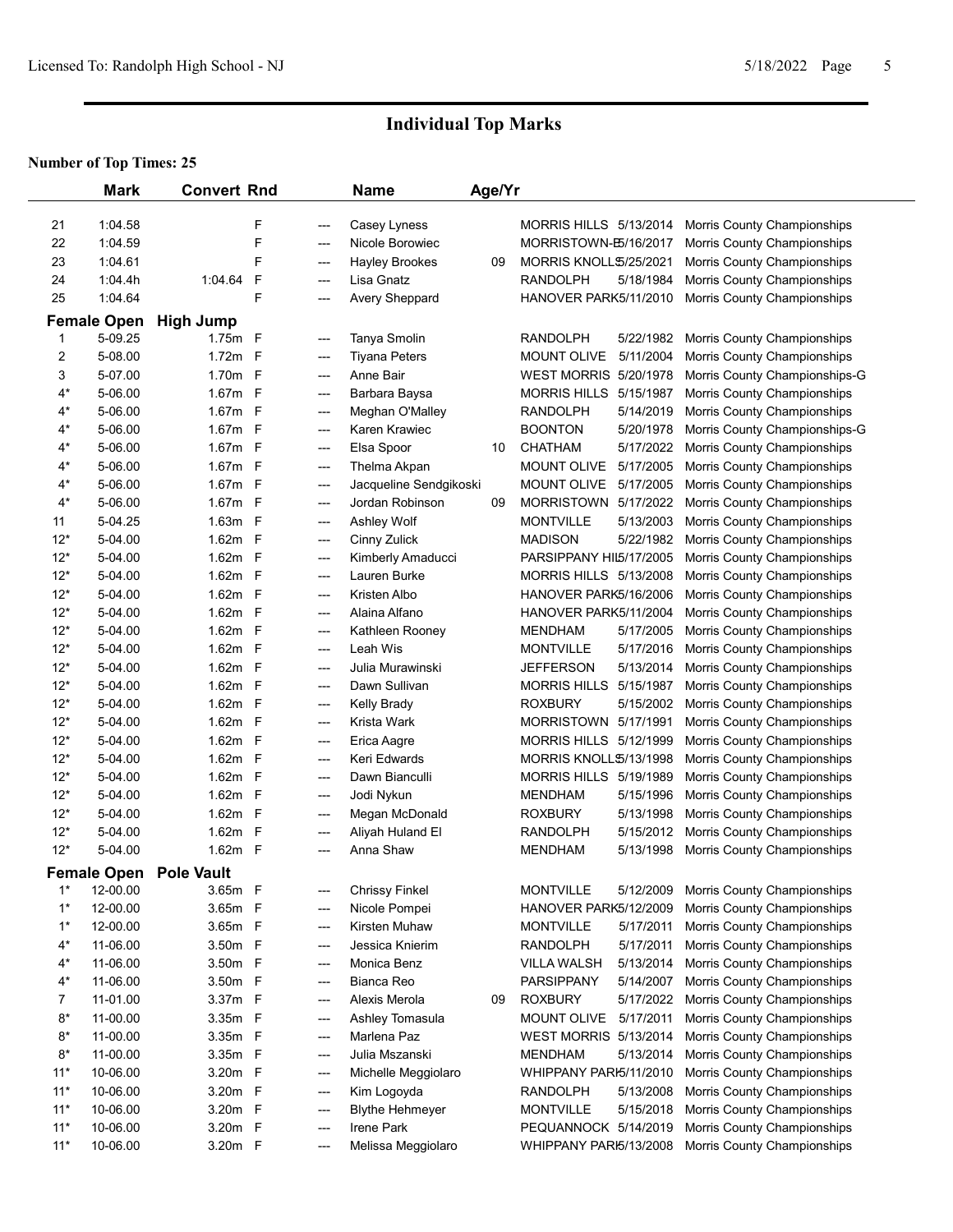|       | <b>Mark</b>        |            | <b>Convert Rnd</b> |              |                | <b>Name</b>           | Age/Yr |                               |           |                             |  |
|-------|--------------------|------------|--------------------|--------------|----------------|-----------------------|--------|-------------------------------|-----------|-----------------------------|--|
| $16*$ | 10-00.00           |            | 3.04 <sub>m</sub>  | F            | ---            | Justine Colabraro     |        | <b>CHATHAM</b>                | 5/16/2006 | Morris County Championships |  |
| $16*$ | 10-00.00           |            | 3.04m              | $\mathsf{F}$ | ---            | Tara Liska            |        | <b>ROXBURY</b>                | 5/13/2014 | Morris County Championships |  |
| $16*$ | 10-00.00           |            | 3.04m              | $\mathsf{F}$ | ---            | Paige Zangara         |        | <b>RANDOLPH</b>               | 5/15/2018 | Morris County Championships |  |
| $19*$ | 9-06.00            |            | 2.89m              | $\mathsf{F}$ | ---            | Erin Krieg            |        | <b>MORRISTOWN</b>             | 5/13/2008 | Morris County Championships |  |
| $19*$ | 9-06.00            |            | 2.89m              | F            | $---$          | Madison Galascio      |        | <b>KINNELON</b>               | 5/12/2015 | Morris County Championships |  |
| $19*$ | 9-06.00            |            | 2.89m F            |              | ---            | Marissa Rehberger     |        | <b>KINNELON</b>               | 5/13/2014 | Morris County Championships |  |
| $19*$ | 9-06.00            |            | 2.89m F            |              | ---            | Gina Dello Russo      |        | WHIPPANY PARI5/17/2016        |           | Morris County Championships |  |
| $19*$ | 9-06.00            |            | 2.89m F            |              | ---            | Danielle Cozzarelli   |        | WHIPPANY PARI5/13/2014        |           | Morris County Championships |  |
| $19*$ | 9-06.00            |            | 2.89m F            |              | ---            | Maura Hager           |        | <b>VILLA WALSH</b>            | 5/16/2017 | Morris County Championships |  |
| $19*$ | 9-06.00            |            | 2.89m F            |              | ---            | Julia Benz            |        | <b>VILLA WALSH</b>            | 5/17/2016 | Morris County Championships |  |
| $19*$ | 9-06.00            |            | 2.89m              | $\mathsf{F}$ | $---$          | Victoria Agaliotis    |        | HANOVER PARK5/15/2018         |           | Morris County Championships |  |
| $19*$ | 9-06.00            |            | 2.89m              | $\mathsf{F}$ | $\overline{a}$ | <b>Amber Miller</b>   |        | MORRIS KNOLLS5/17/2011        |           | Morris County Championships |  |
| $19*$ | 9-06.00            |            | 2.89m              | $\mathsf{F}$ | ---            | Jackie Rettig         |        | <b>MORRIS HILLS 5/15/2012</b> |           | Morris County Championships |  |
| $19*$ | 9-06.00            |            | 2.89m F            |              | ---            | Roberta Gomez         |        | MORRIS KNOLL \$/13/2008       |           | Morris County Championships |  |
| $19*$ | 9-06.00            |            | 2.89m F            |              | ---            | Monica Wojciechowski  |        | MORRIS KNOLL\$/15/2012        |           | Morris County Championships |  |
| $19*$ | 9-06.00            |            | 2.89m F            |              | ---            | Monica Loranger       |        | <b>BUTLER</b>                 | 5/11/2010 | Morris County Championships |  |
| $19*$ | 9-06.00            |            | 2.89m F            |              | ---            | Ashley Granato        |        | WHIPPANY PARI5/14/2013        |           | Morris County Championships |  |
| $19*$ | 9-06.00            |            | 2.89m F            |              | ---            | Sara Gabet            |        | <b>RANDOLPH</b>               | 5/14/2007 | Morris County Championships |  |
| $19*$ | 9-06.00            |            | 2.89m F            |              | ---            | Jordyn Kranis         |        | <b>RANDOLPH</b>               | 5/16/2017 | Morris County Championships |  |
|       | <b>Female Open</b> |            | Long Jump          |              |                |                       |        |                               |           |                             |  |
| 1     | 20-06.00           |            | 6.24m F            |              | ---            | Keturah Orji          |        | MOUNT OLIVE 5/13/2014         |           | Morris County Championships |  |
| 2     | 19-00.75           |            | 5.81m F            |              | ---            | Alaina Alfano         |        | HANOVER PARK5/17/2005         |           | Morris County Championships |  |
| 3     | 19-00.00           |            | 5.79m F            |              | ---            | Chino Anukwuem        |        | HANOVER PARK5/17/2016         |           | Morris County Championships |  |
| 4     | 18-11.00           |            | 5.76m F            |              | ---            | Celeste Holder        |        | <b>PARSIPPANY</b>             | 5/16/2006 | Morris County Championships |  |
| 5     | 18-07.00           |            | 5.66m F            |              | ---            | Collette DeBenedetto  |        | MOUNTAIN LAKE5/15/2002        |           | Morris County Championships |  |
| 6     | 18-05.00           | NWI        | 5.61m F            |              | ---            | <b>Amber Williams</b> |        | <b>ROXBURY</b>                | 5/17/2000 | Morris County Championships |  |
| 7     | 18-03.50           |            | 5.57m F            |              | ---            | Tymia Joseph          |        | MORRIS KNOLL \$/12/2015       |           | Morris County Championships |  |
| 8     | 18-01.00           |            | 5.51m F            |              | ---            | Erin Finley           | 09     | <b>RANDOLPH</b>               | 5/17/2022 | Morris County Championships |  |
| 9     | 18-00.50           |            | 5.49m F            |              | ---            | Lainie Seijas         |        | MOUNTAIN LAKE5/17/2016        |           | Morris County Championships |  |
| 10    | 18-00.00           |            | 5.48m F            |              | ---            | Cara Hessels          |        | <b>WEST MORRIS 5/11/2004</b>  |           | Morris County Championships |  |
| 11    | 17-10.25           |            | 5.44m F            |              | ---            | Katie Hatler          |        | <b>JEFFERSON</b>              | 5/14/2013 | Morris County Championships |  |
| 12    | 17-10.00           |            | 5.43m              | $\mathsf{F}$ | ---            | Rebecca Baskinger     |        | <b>BUTLER</b>                 | 5/13/2003 | Morris County Championships |  |
| 13    | 17-09.50           |            | 5.42m              | $\mathsf{F}$ | ---            | Meghan O'Malley       |        | <b>RANDOLPH</b>               | 5/16/2017 | Morris County Championships |  |
| 14    | 17-08.75           |            | 5.40m              | $\mathsf F$  | ---            | <b>Bria Henry</b>     |        | HANOVER PARK5/17/2011         |           | Morris County Championships |  |
| 15    | 17-08.25           |            | 5.39m              | $\mathsf F$  | ---            | Christina Epps        |        | MORRISTOWN 5/12/2009          |           | Morris County Championships |  |
| $16*$ | 17-07.00           | NWI        | 5.35m F            |              | ---            | Christa Aluotto       |        | MORRIS CATHO5/20/1988         |           | Morris County Championships |  |
| $16*$ | 17-07.00           | <b>NWI</b> | 5.35m F            |              | ---            | Tanya Smolin          |        | <b>RANDOLPH</b>               | 5/20/1983 | Morris County Championships |  |
| $18*$ | 17-06.25           |            | 5.34m F            |              | ---            | Kristen Hall          |        | WHIPPANY PARI5/12/2015        |           | Morris County Championships |  |
| $18*$ | 17-06.25           |            | 5.34m F            |              | ---            | Kathryn Brown         |        | <b>KINNELON</b>               | 5/15/2018 | Morris County Championships |  |
| 20    | 17-06.00           |            | 5.33m F            |              | ---            | Alyssa Henderson      |        | PARSIPPANY HIL5/14/2007       |           | Morris County Championships |  |
| 21    | 17-05.25           |            | 5.31m F            |              | ---            | Shanice Johnson       |        | MORRISTOWN-E5/11/2010         |           | Morris County Championships |  |
| $22*$ | 17-05.00           |            | 5.30m F            |              | ---            | Jen Ojukwu            |        | MOUNT OLIVE 5/17/2016         |           | Morris County Championships |  |
| $22*$ | 17-05.00           | <b>NWI</b> | 5.30m F            |              | ---            | Daryl Kiesche         |        | <b>ROXBURY</b>                | 5/15/1987 | Morris County Championships |  |
| 24    | 17-04.75           |            | 5.30m F            |              | ---            | Molly Johnson         |        | <b>MADISON</b>                | 5/12/2009 | Morris County Championships |  |
| 25    | 17-04.50           | <b>NWI</b> | 5.29m F            |              | ---            | Alanna Poirier        |        | MOUNT OLIVE                   | 5/15/1987 | Morris County Championships |  |
|       | <b>Female Open</b> |            | <b>Triple Jump</b> |              |                |                       |        |                               |           |                             |  |
| 1     | 42-11.50           |            | 13.09m F           |              | ---            | Keturah Orji          |        | MOUNT OLIVE                   | 5/13/2014 | Morris County Championships |  |
| 2     | 38-04.50           |            | 11.69m F           |              | ---            | Meghan O'Malley       |        | <b>RANDOLPH</b>               | 5/14/2019 | Morris County Championships |  |
| 3     | 38-02.50           |            | 11.64m F           |              | ---            | Adannia Agbo          | 10     | MORRIS HILLS 5/17/2022        |           | Morris County Championships |  |
| 4     | 37-11.50           |            | 11.57m F           |              | ---            | Christina Epps        |        | MORRISTOWN 5/12/2009          |           | Morris County Championships |  |
| 5     | 37-09.25           |            | 11.51m F           |              | ---            | Aliyah Huland El      |        | <b>RANDOLPH</b>               | 5/13/2014 | Morris County Championships |  |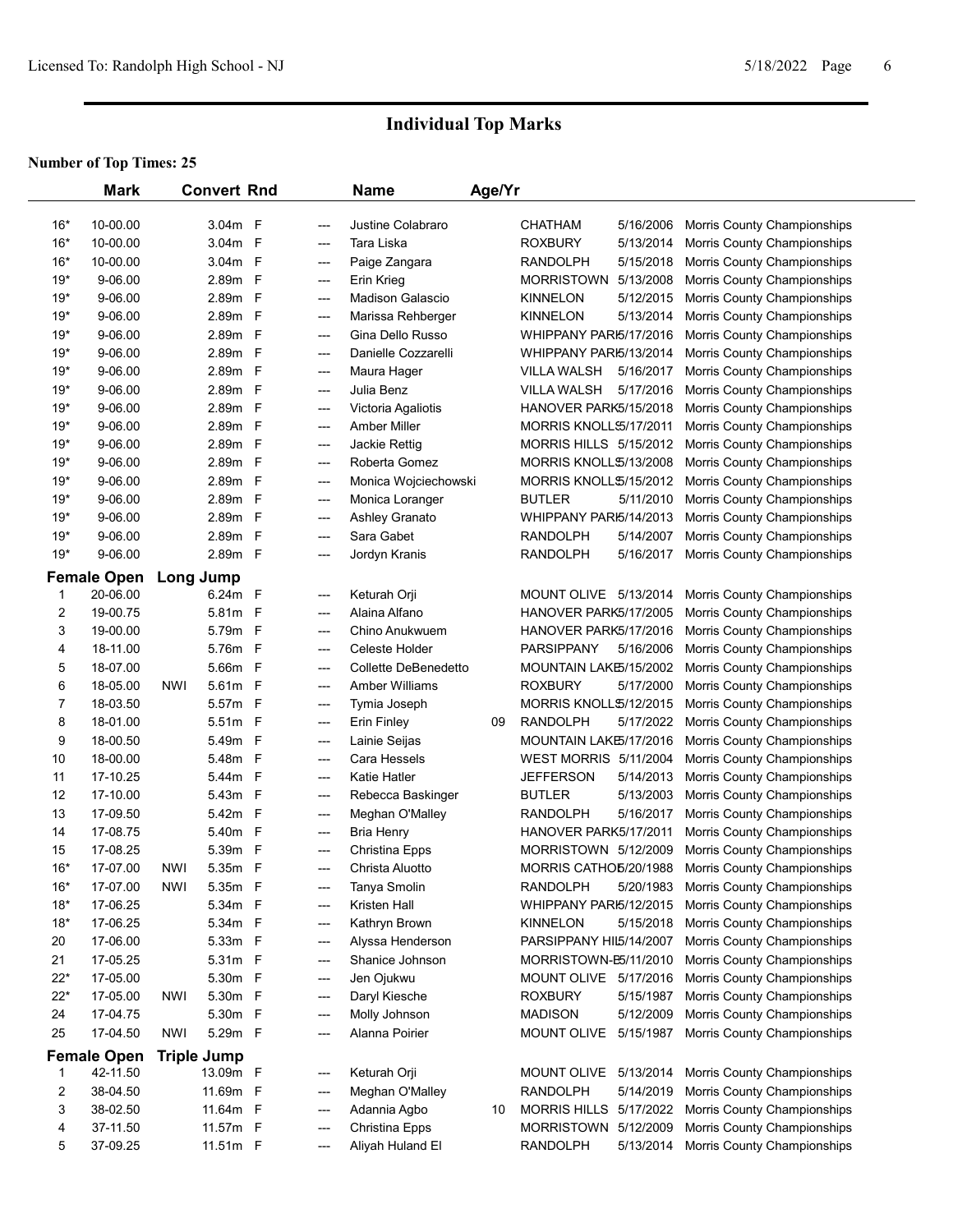|       | <b>Mark</b>        | <b>Convert Rnd</b> |              |                          | <b>Name</b>             | Age/Yr |                              |           |                               |  |
|-------|--------------------|--------------------|--------------|--------------------------|-------------------------|--------|------------------------------|-----------|-------------------------------|--|
|       |                    |                    |              |                          |                         |        |                              |           |                               |  |
| 6     | 37-08.50           | 11.49m F           |              | ---                      | Alicia Jones            | 09     | MOUNT OLIVE 5/17/2022        |           | Morris County Championships   |  |
| 7     | 37-06.50           | 11.44m F           |              | ---                      | Alicia Gupte            |        | <b>MONTVILLE</b>             | 5/15/2018 | Morris County Championships   |  |
| 8     | 37-04.00           | 11.37m F           |              | ---                      | Lainie Seijas           |        | MOUNTAIN LAKE5/16/2017       |           | Morris County Championships   |  |
| 9     | 37-01.75           | 11.32m F           |              | ---                      | Celeste Holder          |        | <b>PARSIPPANY</b>            | 5/16/2006 | Morris County Championships   |  |
| 10    | 37-01.00           | 11.30m             | - F          | ---                      | Tymia Joseph            |        | MORRIS KNOLL \$/12/2015      |           | Morris County Championships   |  |
| 11    | 36-07.00           | 11.15m F           |              | ---                      | Kathryn Brown           |        | <b>KINNELON</b>              | 5/14/2019 | Morris County Championships   |  |
| 12    | 36-06.50           | 11.13m             | - F          | ---                      | <b>Blythe Hehmeyer</b>  |        | <b>MONTVILLE</b>             | 5/15/2018 | Morris County Championships   |  |
| 13    | 36-00.75           | 10.99m F           |              | ---                      | Katie Karovic           |        | WHIPPANY PARI5/17/2011       |           | Morris County Championships   |  |
| 14    | 35-10.50           | 10.93m             | $\mathsf{F}$ | ---                      | Diona Scala             |        | HANOVER PARK5/14/2007        |           | Morris County Championships   |  |
| 15    | 35-10.00           | 10.92m F           |              | $\overline{\phantom{a}}$ | Anjali Pai              |        | MORRIS HILLS 5/17/2016       |           | Morris County Championships   |  |
| $16*$ | 35-09.50           | 10.90m F           |              | ---                      | Savannah Porrao         | 09     | WEST MORRIS 5/14/2019        |           | Morris County Championships   |  |
| $16*$ | 35-09.50           | 10.90m F           |              | $---$                    | <b>Destiny DeBlock</b>  |        | MORRIS CATHO 5/14/2019       |           | Morris County Championships   |  |
| 18    | 35-06.50           | 10.83m F           |              | ---                      | Lauren Procanik         |        | MORRISTOWN 5/17/2016         |           | Morris County Championships   |  |
| 19    | 35-06.00           | 10.82m             | - F          | ---                      | Jacinta Ford            |        | MOUNT OLIVE 5/11/2010        |           | Morris County Championships   |  |
| $20*$ | 35-05.75           | 10.81m F           |              | ---                      | Danielle Cozzarelli     |        | WHIPPANY PARI5/13/2014       |           | Morris County Championships   |  |
| $20*$ | 35-05.75           | 10.81m             | - F          | ---                      | <b>Grace Penders</b>    |        | VILLA WALSH                  | 5/12/2015 | Morris County Championships   |  |
| 22    | 35-05.50           | 10.80m             | $\mathsf{F}$ | ---                      | Kimora Johnson          | 09     | HANOVER PARK5/25/2021        |           | Morris County Championships   |  |
| 23    | 35-05.00           | 10.79m             | $\mathsf F$  | ---                      | Anna Giannotti          | 11     | MORRIS CATHO5/17/2022        |           | Morris County Championships   |  |
| 24    | 35-03.75           | 10.76m             | $\mathsf F$  | ---                      | Leah Wis                |        | <b>MONTVILLE</b>             | 5/14/2013 | Morris County Championships   |  |
| 25    | 35-02.75           | 10.73m F           |              | ---                      | Sophia Haralampoudis    |        | <b>MADISON</b>               | 5/16/2017 | Morris County Championships   |  |
|       | <b>Female Open</b> | <b>Shot Put</b>    |              |                          |                         |        |                              |           |                               |  |
| 1     | 52-07.75           | 16.04m F           |              | ---                      | Nickolette Dunbar       |        | WHIPPANY PARI5/17/2016       |           | Morris County Championships   |  |
| 2     | 45-01.50           | 13.75m F           |              | ---                      | Sarah Bella             |        | MENDHAM                      | 5/13/2008 | Morris County Championships   |  |
| 3     | 44-04.75           | 13.53m F           |              | ---                      | Carrie Wasdyke          |        | <b>JEFFERSON</b>             | 5/14/2013 | Morris County Championships   |  |
| 4     | 43-09.25           | 13.34m             | $\mathsf{F}$ | $---$                    | Rena Antanelis          |        | <b>RANDOLPH</b>              | 5/16/1981 | Morris County Championships   |  |
| 5     | 42-06.75           | 12.97m             | $\mathsf{F}$ | ---                      | Tatiana Johnson         |        | MORRISTOWN-E5/15/2012        |           | Morris County Championships   |  |
| 6     | 42-00.50           | 12.81m             | $\mathsf{F}$ | ---                      | Sarah Herskee           |        | <b>MENDHAM</b>               | 5/13/1998 | Morris County Championships   |  |
| 7     | 41-06.00           | 12.64m             | $\mathsf F$  | ---                      | Melissa Aymil           | 09     | <b>MENDHAM</b>               | 5/25/2021 | Morris County Championships   |  |
| 8     | 41-05.25           | 12.63m             | F            | ---                      | Kayla Morgan            |        | MORRISTOWN 5/14/2019         |           | Morris County Championships   |  |
| 9     | 40-11.75           | 12.49m             | $\mathsf{F}$ | ---                      | Angie Rosamilia         |        | PARSIPPANY HIL5/13/1998      |           | Morris County Championships   |  |
| 10    | 40-08.50           | 12.40m             | $\mathsf{F}$ | ---                      | Kate Matrisciano        |        | WHIPPANY PARI5/17/2016       |           | Morris County Championships   |  |
| 11    | 40-08.00           | 12.39m             | F            | ---                      | Kelly Brady             |        | <b>ROXBURY</b>               | 5/13/2003 | Morris County Championships   |  |
| 12    | 40-04.75           | 12.31m             | - F          | ---                      | Jordan Wildermuth       |        | <b>JEFFERSON</b>             | 5/17/2016 | Morris County Championships   |  |
| 13    | 40-04.00           | 12.29m             | $\mathsf{F}$ | ---                      | Angela Hudson           |        | <b>BOONTON</b>               | 5/17/1980 | Morris County Championships-G |  |
| 14    | 40-03.50           | 12.28m             | $\mathsf{F}$ | ---                      | Anne MacKinnon          |        | <b>MORRIS HILLS</b>          | 5/16/1981 | Morris County Championships   |  |
| 15    | 40-00.75           | 12.21m F           |              | ---                      | Chioma Eluemunor        |        | MORRIS HILLS 5/17/2016       |           | Morris County Championships   |  |
| 16    | 39-09.75           | 12.13m F           |              |                          | Jen Jarvis              |        | MORRIS KNOLLS5/17/2011       |           | Morris County Championships   |  |
| $17*$ | 39-09.50           | 12.12m F           |              | $---$                    | Makayla Taylor          |        | <b>RANDOLPH</b>              | 5/12/2015 | Morris County Championships   |  |
| $17*$ | 39-09.50           | 12.12m F           |              | $---$                    | <b>Courtney Spencer</b> |        | <b>MONTVILLE</b>             | 5/11/2004 | Morris County Championships   |  |
| $17*$ | 39-09.50           | 12.12m F           |              | ---                      | <b>Helene Rowland</b>   |        | <b>MADISON</b>               | 5/13/2014 | Morris County Championships   |  |
| 20    | 39-08.00           | 12.09m F           |              | ---                      | Olivia Duffy            |        | HANOVER PARK5/16/2017        |           | Morris County Championships   |  |
| 21    | 39-06.00           | 12.04m F           |              | ---                      | Dale Remington          |        | WEST MORRIS 5/17/1980        |           | Morris County Championships-G |  |
| 22    | 39-04.00           | 11.98m F           |              | $\overline{\phantom{a}}$ | Dana Walker             |        | <b>RANDOLPH</b>              | 5/15/1992 | Morris County Championships   |  |
| 23    | 39-03.00           | 11.96m F           |              | $---$                    | <b>Balkis Bernard</b>   |        | <b>WEST MORRIS 5/11/2004</b> |           | Morris County Championships   |  |
| 24    | 39-02.50           | 11.95m F           |              | $---$                    | <b>Heather Morba</b>    |        | <b>KINNELON</b>              | 5/14/2007 | Morris County Championships   |  |
| 25    | 39-02.00           | 11.93m F           |              | ---                      | Karin Schwarz           |        | MOUNTAIN LAKE5/17/1991       |           | Morris County Championships   |  |
|       | <b>Female Open</b> | <b>Discus</b>      |              |                          |                         |        |                              |           |                               |  |
| 1     | 144-00.00          | 43.89m F           |              | $---$                    | Rena Antanelis          |        | <b>RANDOLPH</b>              | 5/16/1981 | Morris County Championships   |  |
| 2     | 139-05.00          | 42.49m F           |              | ---                      | Sarah Herskee           |        | <b>MENDHAM</b>               | 5/12/1999 | Morris County Championships   |  |
| 3     | 137-11.00          | 42.03m F           |              | ---                      | Nickolette Dunbar       |        | WHIPPANY PARI5/17/2016       |           | Morris County Championships   |  |
| 4     | 137-02.00          | 41.80m F           |              | ---                      | Halia Rosemond          |        | MORRISTOWN-E5/12/2015        |           | Morris County Championships   |  |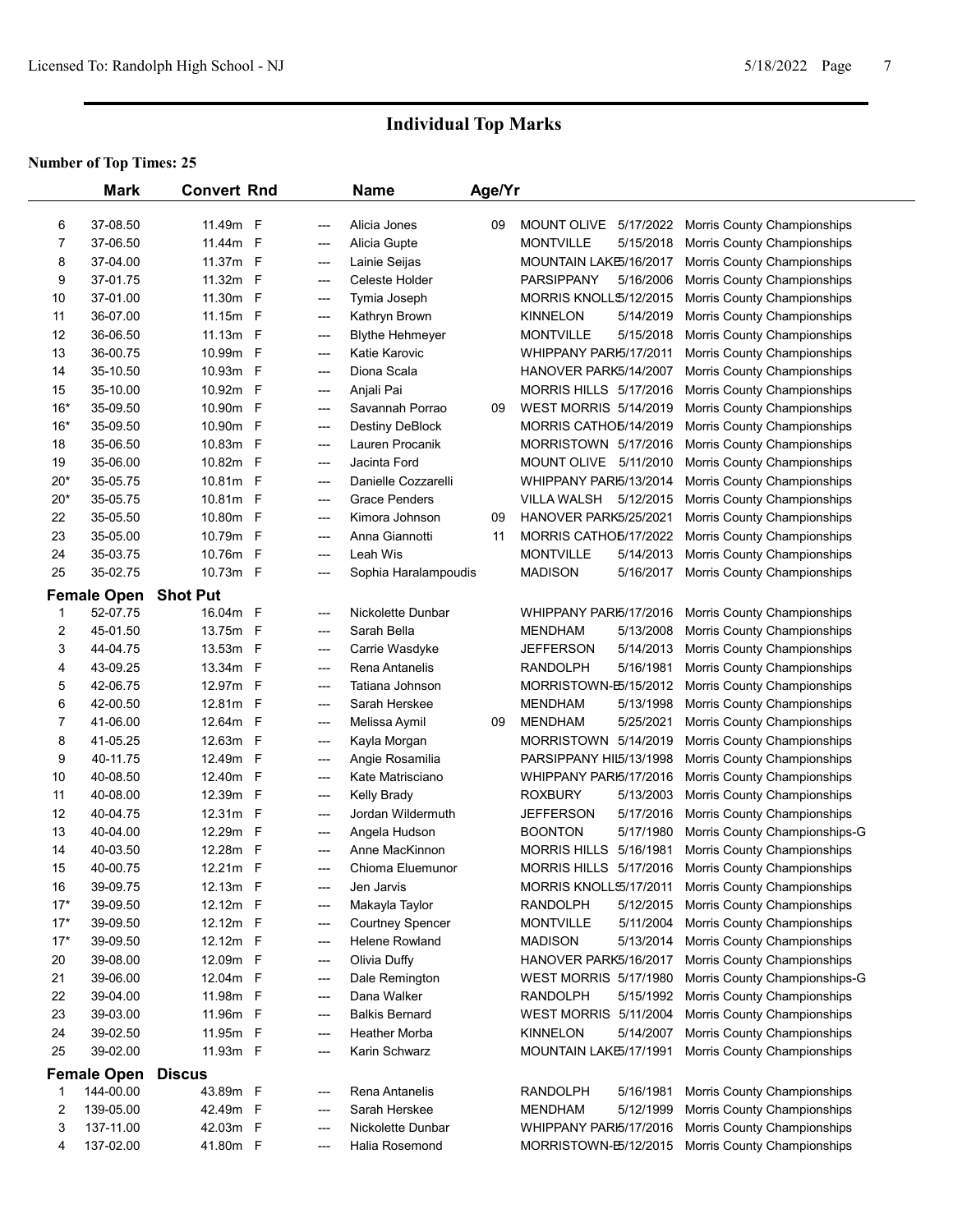|       | <b>Mark</b>                  | <b>Convert Rnd</b> |              |              | <b>Name</b>            | Age/Yr |                               |           |                               |
|-------|------------------------------|--------------------|--------------|--------------|------------------------|--------|-------------------------------|-----------|-------------------------------|
| 5     | 132-11.00                    | 40.51m             | F            | ---          | Angela Hudson          |        | <b>BOONTON</b>                | 5/16/1981 | Morris County Championships   |
| 6     | 131-02.00                    | 39.98m             | F            | ---          | Chioma Eluemunor       |        | MORRIS HILLS 5/16/2017        |           | Morris County Championships   |
| 7     | 131-00.00                    | 39.92m             | F            | ---          | Angie Rosamilia        |        | PARSIPPANY HIL5/13/1998       |           | Morris County Championships   |
| 8     | 128-09.00                    | 39.24m             | $\mathsf{F}$ | ---          | Anne MacKinnon         |        | <b>MORRIS HILLS 5/16/1981</b> |           | Morris County Championships   |
| 9     | 127-04.00                    | 38.81m             | F            | ---          | Leah Wis               |        | <b>MONTVILLE</b>              | 5/12/2015 | Morris County Championships   |
| 10    | 126-08.00                    | 38.60m             | F            | ---          | <b>Jill Watts</b>      |        | MORRISTOWN 5/20/1978          |           | Morris County Championships-G |
| 11    | 126-06.00                    | 38.55m             | F            | ---          | <b>Emily Muniz</b>     |        | PARSIPPANY HIL5/15/2012       |           | Morris County Championships   |
| 12    | 125-07.00                    | 38.27m             | F            | ---          | Gabriella Galvez       |        | PARSIPPANY HIL5/13/2008       |           | Morris County Championships   |
| 13    | 125-04.00                    | 38.20m             | F            |              | Rebecca Misko          |        | <b>MADISON</b>                | 5/13/2008 |                               |
| 14    | 123-04.00                    | 37.59m             | F            | ---<br>$---$ | Sarah Bella            |        | <b>MENDHAM</b>                | 5/13/2008 | Morris County Championships   |
| 15    | 123-00.00                    | 37.49m             | F            |              | Anna Prassinos         |        | <b>MADISON</b>                | 5/21/1977 | Morris County Championships   |
|       |                              |                    |              | ---          |                        |        | HANOVER PARK5/17/2005         |           | Morris County Championships-G |
| 16    | 121-10.00                    | 37.13m             | F            | ---          | Caitlyn Kelly          |        |                               |           | Morris County Championships   |
| 17    | 121-05.00                    | 37.00m             | - F          | ---          | Kim Brown              |        | HANOVER PARK5/16/1981         |           | Morris County Championships   |
| 18    | 120-09.00                    | 36.80m F           |              | ---          | Lisa Kohut             |        | <b>BOONTON</b>                | 5/20/1988 | Morris County Championships   |
| 19    | 120-08.00                    | 36.77m F           |              | ---          | Dana Walker            |        | RANDOLPH                      | 5/15/1992 | Morris County Championships   |
| 20    | 120-05.00                    | 36.70m F           |              | ---          | Jody Becker            |        | MORRIS KNOLL \$/16/1986       |           | Morris County Championships   |
| 21    | 120-03.00                    | 36.65m F           |              | ---          | Kate Nazario           |        | MORRIS KNOLLS5/11/2004        |           | Morris County Championships   |
| 22    | 120-01.00                    | 36.60m F           |              | ---          | <b>Trisha Pierson</b>  |        | HANOVER PARK5/15/2012         |           | Morris County Championships   |
| 23    | 119-04.00                    | 36.37m             | F            | ---          | Danielle Meribe        | 10     | <b>ROXBURY</b>                | 5/17/2022 | Morris County Championships   |
| 24    | 119-02.00                    | 36.32m             | F            | ---          | Pam Talasco            |        | <b>BUTLER</b>                 | 5/22/1982 | Morris County Championships   |
| 25    | 118-04.00                    | 36.06m F           |              | ---          | Cassie Benison         |        | <b>ROXBURY</b>                | 5/20/1983 | Morris County Championships   |
|       | <b>Female Open</b>           | Javelin            |              |              |                        |        |                               |           |                               |
| 1     | 137-03.00                    | 41.83m F           |              | ---          | Solveig Loeken         |        | <b>RANDOLPH</b>               | 5/15/2012 | Morris County Championships   |
| 2     | 136-01.00                    | 41.47m F           |              | ---          | Kate Nazario           |        | MORRIS KNOLLS5/11/2004        |           | Morris County Championships   |
| 3     | 135-10.00                    | 41.40m F           |              | ---          | Alexandra Kelly        |        | HANOVER PARK5/13/2008         |           | Morris County Championships   |
| 4     | 135-01.00                    | 41.17m             | - F          | ---          | Lauren O'Connor        |        | WHIPPANY PARI5/15/2012        |           | Morris County Championships   |
| 5     | 134-00.00                    | 40.84m F           |              | ---          | <b>Taylor Siegrist</b> |        | <b>MADISON</b>                | 5/12/2009 | Morris County Championships   |
| 6     | 133-00.00                    | 40.53m             | F            | ---          | Danielle Mills         | 12     | MORRIS CATHO5/14/2019         |           | Morris County Championships   |
| 7     | 131-07.00                    | 40.10m             | F            | ---          | Kathryn Campbell       |        | <b>PARSIPPANY</b>             | 5/13/2014 | Morris County Championships   |
| $8*$  | 126-00.00                    | 38.40m             | F            | ---          | Alyssa Schmidt         |        | <b>JEFFERSON</b>              | 5/17/2005 | Morris County Championships   |
| $8*$  | 126-00.00                    | 38.40m             | F            | ---          | Arielle Van Wingerden  |        | PEQUANNOCK 5/13/2008          |           | Morris County Championships   |
| 10    | 125-08.00                    | 38.30m             | F            | ---          | Daniella Vito          | 09     | <b>MONTVILLE</b>              | 5/14/2019 | Morris County Championships   |
| $11*$ | 125-04.00                    | 38.20m             | F            | ---          | Melinda Levendusky     |        | <b>BUTLER</b>                 | 5/16/2006 | Morris County Championships   |
| $11*$ | 125-04.00                    | 38.20m             | F            | ---          | Kelly Brady            |        | <b>ROXBURY</b>                | 5/15/2002 | Morris County Championships   |
| 13    | 124-04.00                    | 37.89m             | F            | ---          | Savanna Marcantonio    | 09     | WHIPPANY PARI5/25/2021        |           | Morris County Championships   |
| 14    | 124-00.00                    | 37.79m             | F            | ---          | Jaelyn Gawley          |        | MOUNTAIN LAKE5/14/2019        |           | Morris County Championships   |
| 15    | 122-06.00                    | 37.33m F           |              | ---          | Shannon Ziccarello     |        | WHIPPANY PARI5/15/2018        |           | Morris County Championships   |
| 16    | 122-04.00                    | 37.28m             | F            | ---          | Nicole Herbst          |        | <b>PARSIPPANY</b>             | 5/17/2011 | Morris County Championships   |
| 17    | 121-05.00                    | 37.00m             | - F          | ---          | Allissa Hoffman        |        | MOUNT OLIVE 5/17/2011         |           | Morris County Championships   |
| 18    | 119-05.00                    | 36.39m             | -F           | ---          | Michelle Enderle       |        | HANOVER PARK5/15/2002         |           | Morris County Championships   |
| 19    | 119-00.00                    | 36.27m F           |              | ---          | Mary Frederickson      |        | HANOVER PARK5/13/2003         |           | Morris County Championships   |
| 20    | 118-06.00                    | 36.11m             | - F          | ---          | Jayme Yeskel           |        | HANOVER PARK5/16/2006         |           | Morris County Championships   |
| 21    | 118-05.00                    | 36.09m             | - F          | ---          | Autum Foley            |        | <b>PARSIPPANY</b>             | 5/17/2016 | Morris County Championships   |
| $22*$ | 118-02.00                    | 36.01m F           |              | ---          | Francesca Kaspar       |        | WHIPPANY PARI5/17/2016        |           | Morris County Championships   |
| $22*$ | 118-02.00                    | 36.01m F           |              | ---          | Arielle Vanwingerden   |        | PEQUANNOCK 5/14/2007          |           | Morris County Championships   |
| 24    | 117-09.00                    | 35.89m F           |              | ---          | Jen Jarvis             |        | MORRIS KNOLLS5/17/2011        |           | Morris County Championships   |
| 25    | 116-10.00                    | 35.61m F           |              | ---          | Sarah Bella            |        | MENDHAM                       | 5/13/2008 | Morris County Championships   |
|       |                              |                    |              |              |                        |        |                               |           |                               |
| 1     | Male Open 100m Dash<br>10.59 | 2.9                | F            |              | Spencer Anderson       | 101    | MORRISTOWN-E5/17/2022         |           | Morris County Championships   |
|       | 10.72                        | 2.9                | F            | ---          |                        |        | <b>BOONTON</b>                | 5/17/2022 | Morris County Championships   |
| 2     |                              |                    |              | ---          | Clyde Liverpool        | 09     |                               |           |                               |
| 3     | 10.74                        | 2.9                | F            | ---          | <b>Anthony Thulin</b>  | 11     | MOUNT OLIVE 5/17/2022         |           | Morris County Championships   |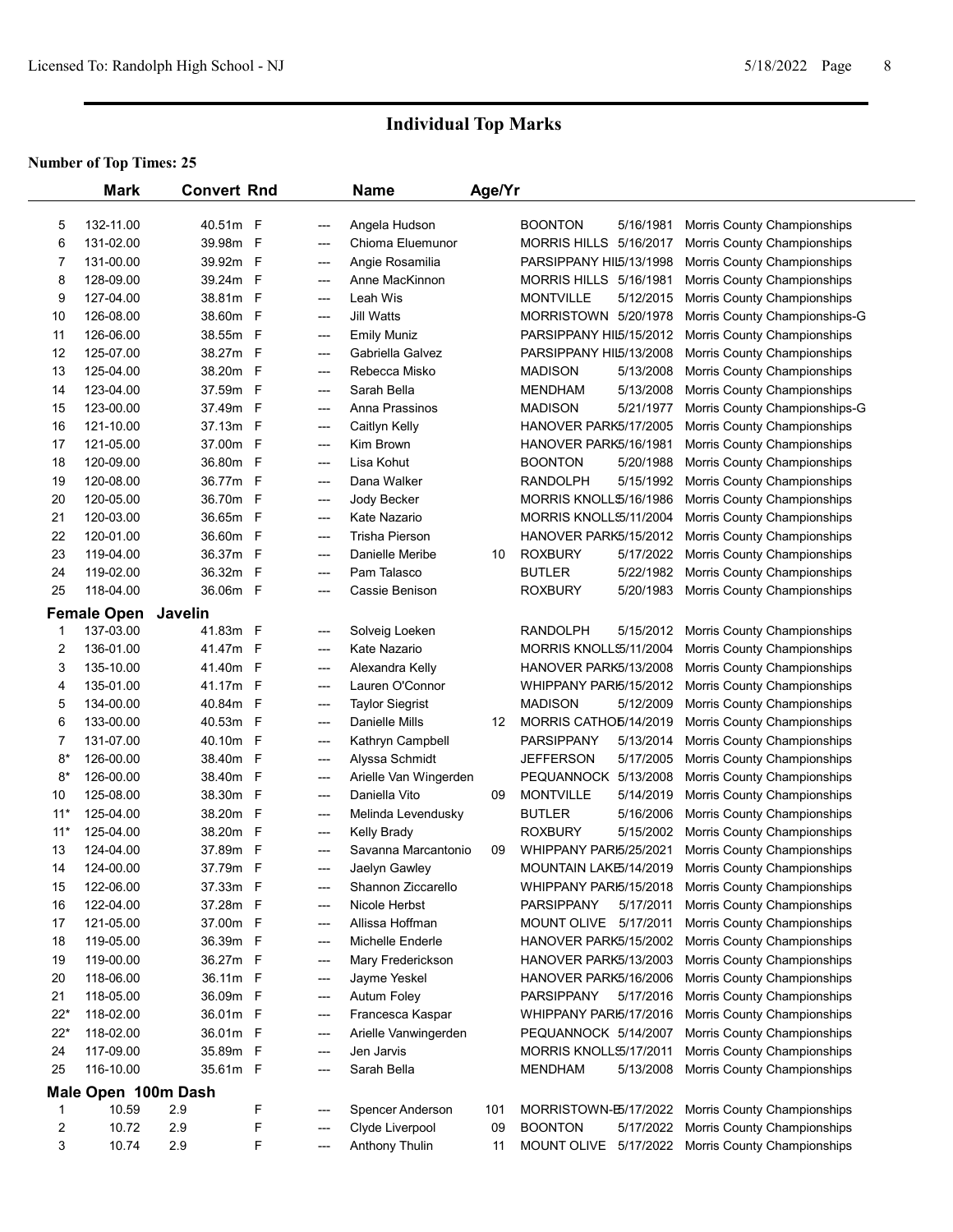|             | <b>Mark</b>         |            | <b>Convert Rnd</b> |   |       | <b>Name</b>             | Age/Yr |                         |           |                             |  |
|-------------|---------------------|------------|--------------------|---|-------|-------------------------|--------|-------------------------|-----------|-----------------------------|--|
|             |                     |            |                    |   |       |                         |        |                         |           |                             |  |
| 4           | 10.5h               | $+10.$     | 10.74              | F | ---   | Ken Salley              |        | MORRISTOWN 5/17/1985    |           | Morris County Championships |  |
| 5           | 10.75               | <b>NWI</b> |                    | F | ---   | Kwaku Agyemang          |        | <b>PARSIPPANY</b>       | 5/16/2017 | Morris County Championships |  |
| 6           | 10.82               | <b>NWI</b> |                    | F | ---   | <b>Scott Dorsey</b>     |        | MORRISTOWN 5/15/1987    |           | Morris County Championships |  |
| 7           | 10.83               | <b>NWI</b> |                    | F | ---   | Earl Jackson            |        | MORRISTOWN 5/15/1987    |           | Morris County Championships |  |
| $8*$        | 10.86               | <b>NWI</b> |                    | Ρ | $---$ | James Lienhardt         |        | <b>RANDOLPH</b>         | 5/12/2015 | Morris County Championships |  |
| $8*$        | 10.86               | <b>NWI</b> |                    | F | ---   | Kiwayne Wright          |        | HANOVER PARK5/16/2017   |           | Morris County Championships |  |
| 10          | 10.87               | <b>NWI</b> |                    | Ρ | ---   | Christian Kildal-Brandt |        | <b>MENDHAM</b>          | 5/12/2015 | Morris County Championships |  |
| $11*$       | 10.88               | <b>NWI</b> |                    | F | ---   | Omar Anderson           |        | <b>BOONTON</b>          | 5/16/2017 | Morris County Championships |  |
| $11*$       | 10.88               | <b>NWI</b> |                    | F | ---   | <b>Justin Yazdi</b>     |        | <b>DELBARTON</b>        | 5/16/2017 | Morris County Championships |  |
| 13          | 10.7h               | $+10.$     | 10.94              | F | ---   | Chris Ciccia            |        | MOUNT OLIVE             | 5/17/1985 | Morris County Championships |  |
| 14          | 10.95               | 2.9        |                    | F | $---$ | <b>Andrew Rowland</b>   | 09     | WEST MORRIS 5/17/2022   |           | Morris County Championships |  |
| $15*$       | 10.96               | 2.9        |                    | F | ---   | Cj Moore                | 10     | MORRIS KNOLL \$/17/2022 |           | Morris County Championships |  |
| $15*$       | 10.96               | 1.0        |                    | F | ---   | Aidan Bergin            | 12     | <b>MADISON</b>          | 5/25/2021 | Morris County Championships |  |
| 17          | 10.98               | 2.9        |                    | F | ---   | Jamir Brown             | 10     | MORRISTOWN 5/17/2022    |           | Morris County Championships |  |
| 18          | 10.99               | <b>NWI</b> |                    | S | ---   | Adam Franklin           |        | MOUNTAIN LAKE5/14/2013  |           | Morris County Championships |  |
| 19          | 11.01               | <b>NWI</b> |                    | F | ---   | <b>Ricky Webber</b>     |        | MORRISTOWN 5/17/2016    |           | Morris County Championships |  |
| $20*$       | 11.02               | <b>NWI</b> |                    | S | ---   | Josh Smith              |        | <b>BOONTON</b>          | 5/12/2015 | Morris County Championships |  |
| $20*$       | 11.02               | NWI        |                    | S | ---   | Jacore Johnson          |        | HANOVER PARK5/16/2017   |           | Morris County Championships |  |
| 22          | 10.8h               | <b>NWI</b> | 11.04              | F | ---   | Keith Tweedy            |        | MORRISTOWN 5/15/1996    |           | Morris County Championships |  |
| $23*$       | 11.04               | <b>NWI</b> |                    | F | ---   | Doug Cloninger          |        | MORRISTOWN 5/11/2004    |           | Morris County Championships |  |
| $23*$       | 11.04               | <b>NWI</b> |                    | F | ---   | <b>Richard Sodeke</b>   |        | HANOVER PARK5/17/2011   |           | Morris County Championships |  |
| $23*$       | 11.04               | <b>NWI</b> |                    | F | ---   | Joe George              |        | HANOVER PARK5/11/2004   |           | Morris County Championships |  |
| $23*$       | 11.04               | <b>NWI</b> |                    | S | ---   | Marcquis Smallwood      |        | MOUNT OLIVE 5/16/2017   |           | Morris County Championships |  |
|             | Male Open 200m Dash |            |                    |   |       |                         |        |                         |           |                             |  |
| -1          | 21.74               | <b>NWI</b> |                    | F | ---   | Matias Pellegrino       |        | MORRIS KNOLL \$/16/2017 |           | Morris County Championships |  |
| 2           | 21.93               | <b>NWI</b> |                    | F | ---   | Joshua Babe             | 09     | MORRIS HILLS 5/17/2022  |           | Morris County Championships |  |
| $3*$        | 21.98               | <b>NWI</b> |                    | F | $---$ | Zaki Williams           |        | HANOVER PARK5/15/2012   |           | Morris County Championships |  |
| $3^*$       | 21.98               | $-1.1$     |                    | F | ---   | Adam Franklin           |        | MOUNTAIN LAKE5/13/2014  |           | Morris County Championships |  |
| 5           | 22.17               | <b>NWI</b> |                    | F | ---   | Kiwayne Wright          |        | HANOVER PARK5/16/2017   |           | Morris County Championships |  |
| 6           | 22.19               | <b>NWI</b> |                    | F | ---   | Keith Tweedy            |        | MORRISTOWN 5/17/1995    |           | Morris County Championships |  |
| 7           | 22.21               | <b>NWI</b> |                    | F | ---   | Kevin Sembrat           |        | <b>ROXBURY</b>          | 5/15/2018 | Morris County Championships |  |
| 8           | 22.22               | <b>NWI</b> |                    | F | ---   | Andrew Turzilli         |        | <b>BUTLER</b>           | 5/11/2010 | Morris County Championships |  |
| 9           | 22.23               | <b>NWI</b> |                    | F | ---   | Greg Leeper             |        | MORRIS HILLS 5/15/2012  |           | Morris County Championships |  |
| 10          | 22.24               | 5.2        |                    | Ρ | ---   | James Lienhardt         |        | <b>RANDOLPH</b>         | 5/12/2015 | Morris County Championships |  |
| 11          | 22.25               | <b>NWI</b> |                    | F | ---   | Earl Jackson            |        | MORRISTOWN 5/15/1987    |           | Morris County Championships |  |
| 12          | 22.26               | <b>NWI</b> |                    | F | ---   | Doug Cloninger          |        | MORRISTOWN 5/17/2005    |           | Morris County Championships |  |
| 13          | 22.28               | <b>NWI</b> |                    | F | ---   | Reggie Berry            |        | MORRISTOWN 5/11/2004    |           | Morris County Championships |  |
| 14          | 22.30               | <b>NWI</b> |                    | F | ---   | Chris Castillo          |        | MORRIS HILLS 5/15/2012  |           | Morris County Championships |  |
| $15*$       | 22.32               | <b>NWI</b> |                    | F | ---   | David Snell             |        | <b>MADISON</b>          | 5/15/2002 | Morris County Championships |  |
| $15*$       | 22.32               | $2.8\,$    |                    | F | ---   | Greg Stickle            |        | <b>RANDOLPH</b>         | 5/12/2015 | Morris County Championships |  |
| 17          | 22.33               | <b>NWI</b> |                    | F | ---   | Eugene Roundtree        |        | MORRISTOWN 5/14/1997    |           | Morris County Championships |  |
| $18*$       | 22.1h               | <b>NWI</b> | 22.34              | F | ---   | Larry Golan             |        | <b>RANDOLPH</b>         | 5/17/1985 | Morris County Championships |  |
| $18*$       | 22.1h               | <b>NWI</b> | 22.34              | F | ---   | Ken Salley              |        | MORRISTOWN 5/17/1985    |           | Morris County Championships |  |
| 20          | 22.35               | <b>NWI</b> |                    | F | ---   | Spencer Anderson        | 101    | MORRISTOWN-E5/17/2022   |           | Morris County Championships |  |
| 21          | 22.36               | <b>NWI</b> |                    | F | ---   | James Herb              |        | <b>MENDHAM</b>          | 5/15/2012 | Morris County Championships |  |
| $22*$       | 22.38               | <b>NWI</b> |                    | F | ---   | Dijaun Higgins          |        | <b>PARSIPPANY</b>       | 5/11/2010 | Morris County Championships |  |
| $22*$       | 22.38               | <b>NWI</b> |                    | F | ---   | Quincy Jones            | 11     | MORRIS HILLS 5/14/2019  |           | Morris County Championships |  |
| $22*$       | 22.38               | <b>NWI</b> |                    | F | ---   | Chris Taiwo             |        | MOUNT OLIVE 5/16/2006   |           | Morris County Championships |  |
| $22*$       | 22.38               | <b>NWI</b> |                    | F | ---   | Derrick Washington      |        | MORRIS HILLS 5/17/2011  |           | Morris County Championships |  |
|             | Male Open 400m Dash |            |                    |   |       |                         |        |                         |           |                             |  |
| $\mathbf 1$ | 48.35               |            |                    | F | ---   | Kevin Sembrat           |        | <b>ROXBURY</b>          | 5/16/2017 | Morris County Championships |  |
|             |                     |            |                    |   |       |                         |        |                         |           |                             |  |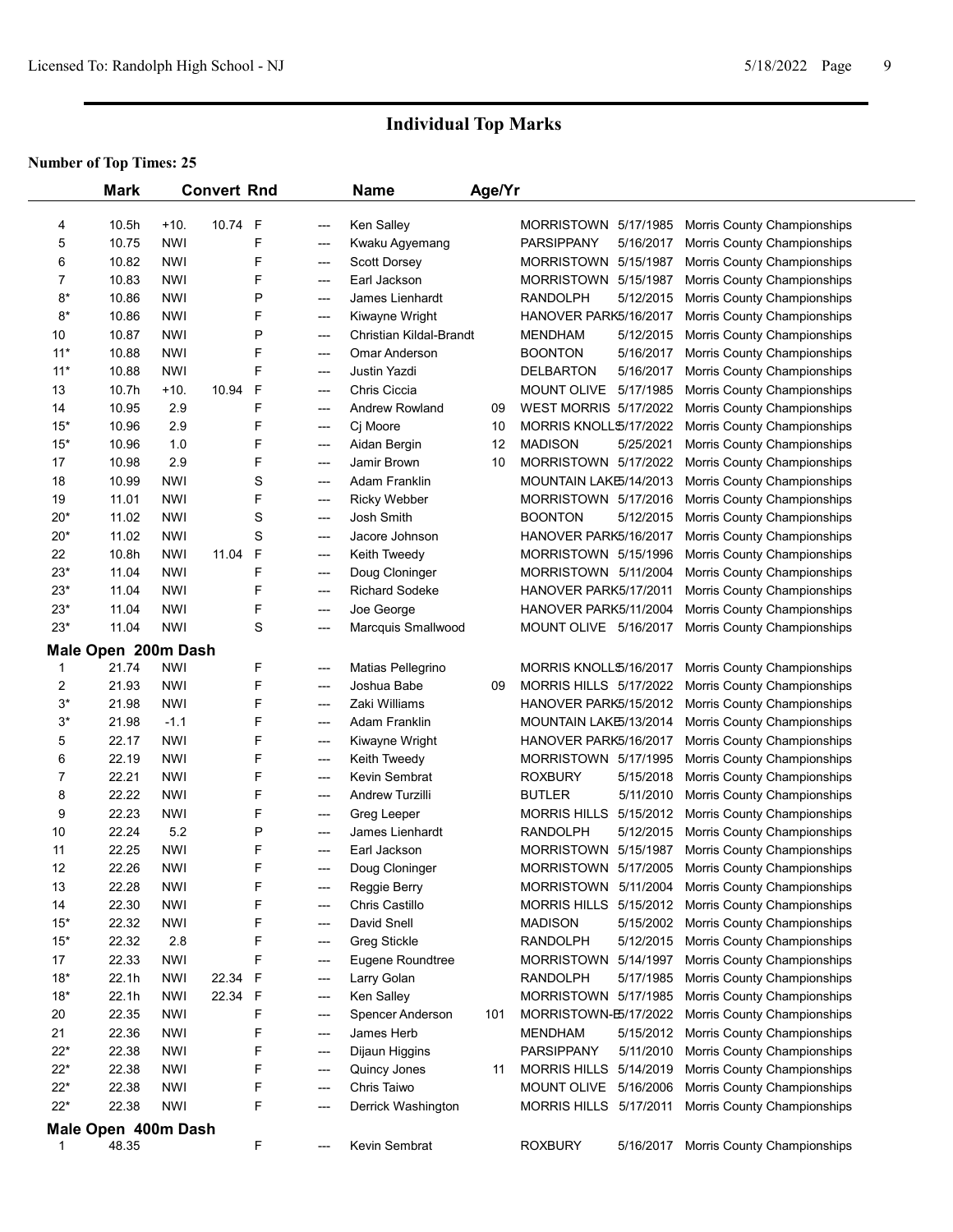|                | <b>Mark</b>        | <b>Convert Rnd</b> |              |                          | <b>Name</b>                         | Age/Yr |                                                  |                                                            |
|----------------|--------------------|--------------------|--------------|--------------------------|-------------------------------------|--------|--------------------------------------------------|------------------------------------------------------------|
|                |                    |                    |              |                          |                                     |        |                                                  |                                                            |
| 2              | 48.37              |                    | F            | ---                      | Jason Meza                          | 09     | MORRISTOWN 5/17/2022                             | Morris County Championships                                |
| 3              | 48.2h              | 48.44              | $\mathsf{F}$ | $---$                    | <b>Fred Bronner</b>                 |        | MORRIS HILLS 5/18/1984                           | Morris County Championships                                |
| 4              | 48.49              |                    | F            | $---$                    | Adam Franklin                       |        | MOUNTAIN LAKE5/13/2014                           | Morris County Championships                                |
| 5              | 48.78              |                    | F            | $---$                    | <b>Greg Stickle</b>                 |        | <b>RANDOLPH</b><br>5/12/2015                     | Morris County Championships                                |
| 6              | 48.83              |                    | F            | $---$                    | Jacore Johnson                      |        | HANOVER PARK5/16/2017                            | Morris County Championships                                |
| $\overline{7}$ | 48.85              |                    | F            | $---$                    | Joshua Babe                         | 09     | <b>MORRIS HILLS 5/25/2021</b>                    | Morris County Championships                                |
| 8              | 48.88              |                    | F            | ---                      | Zaki Williams                       |        | HANOVER PARK5/15/2012                            | Morris County Championships                                |
| $9*$           | 48.7h              | 48.94              | F            | $---$                    | Ron Arnold                          |        | <b>DOVER</b><br>5/16/1986                        | Morris County Championships                                |
| $9*$           | 48.7h              | 48.94              | $\mathsf{F}$ | $\hspace{0.05cm} \ldots$ | Leroy Aiken                         |        | MORRISTOWN 5/22/1982                             | Morris County Championships                                |
| 11             | 48.8h              | 49.04              | $\mathsf{F}$ | ---                      | Paul Collins                        |        | MORRISTOWN 5/19/1989                             | Morris County Championships                                |
| 12             | 49.07              |                    | F            | ---                      | Derrick Washington                  |        | MORRIS HILLS 5/17/2011                           | Morris County Championships                                |
| 13             | 49.11              |                    | F            | ---                      | Tim Wilson                          |        | <b>RANDOLPH</b><br>5/16/2001                     | Morris County Championships                                |
| 14             | 49.19              |                    | F            | ---                      | Kevin Persson                       |        | MOUNT OLIVE 5/12/2009                            | Morris County Championships                                |
| 15             | 49.23              |                    | F            | $---$                    | Marcel VanEeden                     |        | <b>MENDHAM</b><br>5/11/2004                      | Morris County Championships                                |
| 16             | 49.28              |                    | F            | ---                      | Dan DeBlieck                        |        | MORRIS KNOLL\$/17/2016                           | Morris County Championships                                |
| 17             | 49.29              |                    | F            | $---$                    | Ryan Newberger                      |        | MOUNT OLIVE 5/16/2001                            | Morris County Championships                                |
| $18*$          | 49.32              |                    | F            | ---                      | Stephen Bondurich                   |        | <b>CHATHAM</b><br>5/17/2016                      | Morris County Championships                                |
| $18*$          | 49.32              |                    | F            | ---                      | <b>Brett Berry</b>                  | 09     | PARSIPPANY HIL5/25/2021                          | Morris County Championships                                |
| $20*$          | 49.2h              | 49.44              | $\mathsf{F}$ | ---                      | Trejo Rust                          |        | <b>MADISON</b><br>5/19/1989                      | Morris County Championships                                |
| $20*$          | 49.2h              | 49.44              | $\mathsf{F}$ | $---$                    | Jim Wladar                          |        | <b>DELBARTON</b><br>5/22/1982                    | Morris County Championships                                |
| 22             | 49.46              |                    | F            | $---$                    | Anthony Chierici                    |        | <b>MONTVILLE</b><br>5/13/2008                    | Morris County Championships                                |
| $23*$          | 49.51<br>49.51     |                    | F<br>F       | ---                      | Christian Kildal-Brandt             |        | <b>MENDHAM</b><br>5/13/2014                      | Morris County Championships                                |
| 23*            |                    |                    |              | ---                      | Mike Demby                          |        | MORRIS HILLS 5/15/2012                           | Morris County Championships                                |
| $25*$          | 49.3h              | 49.54              | F            | ---                      | <b>Brian Woop</b>                   |        | <b>BUTLER</b><br>5/18/1984                       | Morris County Championships                                |
| $25*$          | 49.3h              | 49.54              | $\mathsf{F}$ | ---                      | Jim Adams                           |        | HANOVER PARK5/17/1980                            | Morris County Championships-B                              |
|                | Male Open 800m Run |                    |              |                          |                                     |        |                                                  |                                                            |
| 1              | 1:53.00            |                    | F            | ---                      | Collin Boler                        | 10     | <b>DELBARTON</b><br>5/17/2022                    | Morris County Championships                                |
| $2^*$          | 1:53.34            |                    | F            | $---$                    | Jason Apwah                         |        | <b>ROXBURY</b><br>5/14/2007                      | Morris County Championships                                |
| $2^*$          | 1:53.34            |                    | F            | $---$                    | Domenick Wallace                    | 09     | MORRIS HILLS 5/25/2021                           | Morris County Championships                                |
| 4              | 1:53.73            |                    | F            | $---$                    | <b>Rutger Admirand</b>              |        | MOUNTAIN LAKE5/17/2011                           | Morris County Championships                                |
| 5              | 1:54.44            |                    | F            | $---$                    | <b>Jason Schweizer</b>              |        | MORRIS HILLS 5/17/2016                           | Morris County Championships                                |
| 6              | 1:54.69            |                    | F            | ---                      | Jack Stanley                        |        | 5/14/2019<br>MENDHAM                             | Morris County Championships                                |
| $\overline{7}$ | 1:54.74            |                    | F            | ---                      | Gerald Gorman                       |        | 5/15/2012<br><b>MENDHAM</b>                      | Morris County Championships                                |
| 8              | 1:54.83            |                    | F            | ---                      | Liam Tansey                         |        | MORRIS HILLS 5/12/2009                           | Morris County Championships                                |
| 9              | 1:54.95            |                    | F<br>F       | $---$                    | Ian Mcnally                         |        | MORRIS HILLS 5/17/2016                           | Morris County Championships                                |
| 10             | 1:55.01            |                    |              | ---                      | Joseph Thoma                        |        | WHIPPANY PARI5/15/2018                           | Morris County Championships                                |
| 11<br>12       | 1:55.07<br>1:55.34 |                    | F<br>F       | ---                      | Jack Mahoney<br>Stephen Lewandowski |        | <b>MADISON</b><br>5/17/2011                      | Morris County Championships                                |
| 13             | 1:55.58            |                    | F            | ---                      | Alexander Pai                       |        | MOUNTAIN LAKE5/15/2012<br>MORRIS HILLS 5/16/2017 | Morris County Championships<br>Morris County Championships |
| 14             | 1:55.64            |                    | F            | ---                      |                                     |        | MORRISTOWN 5/14/1997                             |                                                            |
| 15             | 1:55.66            |                    | F            | ---<br>$---$             | Ryan Smith<br>Shawn McKinstry       |        | TRINITY CHRIST5/17/2005                          | Morris County Championships<br>Morris County Championships |
| 16             | 1:55.73            |                    | F            | $---$                    | Lucas Clyne                         |        | MORRIS HILLS 5/12/2009                           | Morris County Championships                                |
| 17             | 1:55.86            |                    | F            | ---                      | Nashawn Vazquez                     |        | MOUNT OLIVE 5/15/2018                            | Morris County Championships                                |
| 18             | 1:55.88            |                    | F            | ---                      | Hamer Farag                         |        | MORRISTOWN 5/11/2010                             | Morris County Championships                                |
| 19             | 1:55.95            |                    | F            |                          | <b>Travis Ellis</b>                 |        | MORRIS HILLS 5/15/2012                           | Morris County Championships                                |
| 20             | 1:56.09            |                    | F            | ---                      | Dominic Romero                      | 09     | <b>PARSIPPANY</b><br>5/25/2021                   |                                                            |
| 21             | 1:56.31            |                    | F            | ---<br>$---$             | Jason Meza                          | 09     | MORRISTOWN 5/17/2022                             | Morris County Championships<br>Morris County Championships |
| $22*$          | 1:56.1h            | 1:56.34            | $\mathsf{F}$ | ---                      | Phil Wiggins                        |        | MORRISTOWN 5/17/1980                             | Morris County Championships-B                              |
| $22*$          | 1:56.1h            | 1:56.34            | F            | ---                      | John Aitken                         |        | MORRIS HILLS 5/16/1986                           | Morris County Championships                                |
| 24             | 1:56.36            |                    | F            | ---                      | Heoseph Desir                       |        | <b>MONTVILLE</b><br>5/15/2018                    | Morris County Championships                                |
| 25             | 1:56.37            |                    | F            | ---                      | Luke Schagelin                      | 09     | MORRIS KNOLL 5/17/2022                           | Morris County Championships                                |
|                |                    |                    |              |                          |                                     |        |                                                  |                                                            |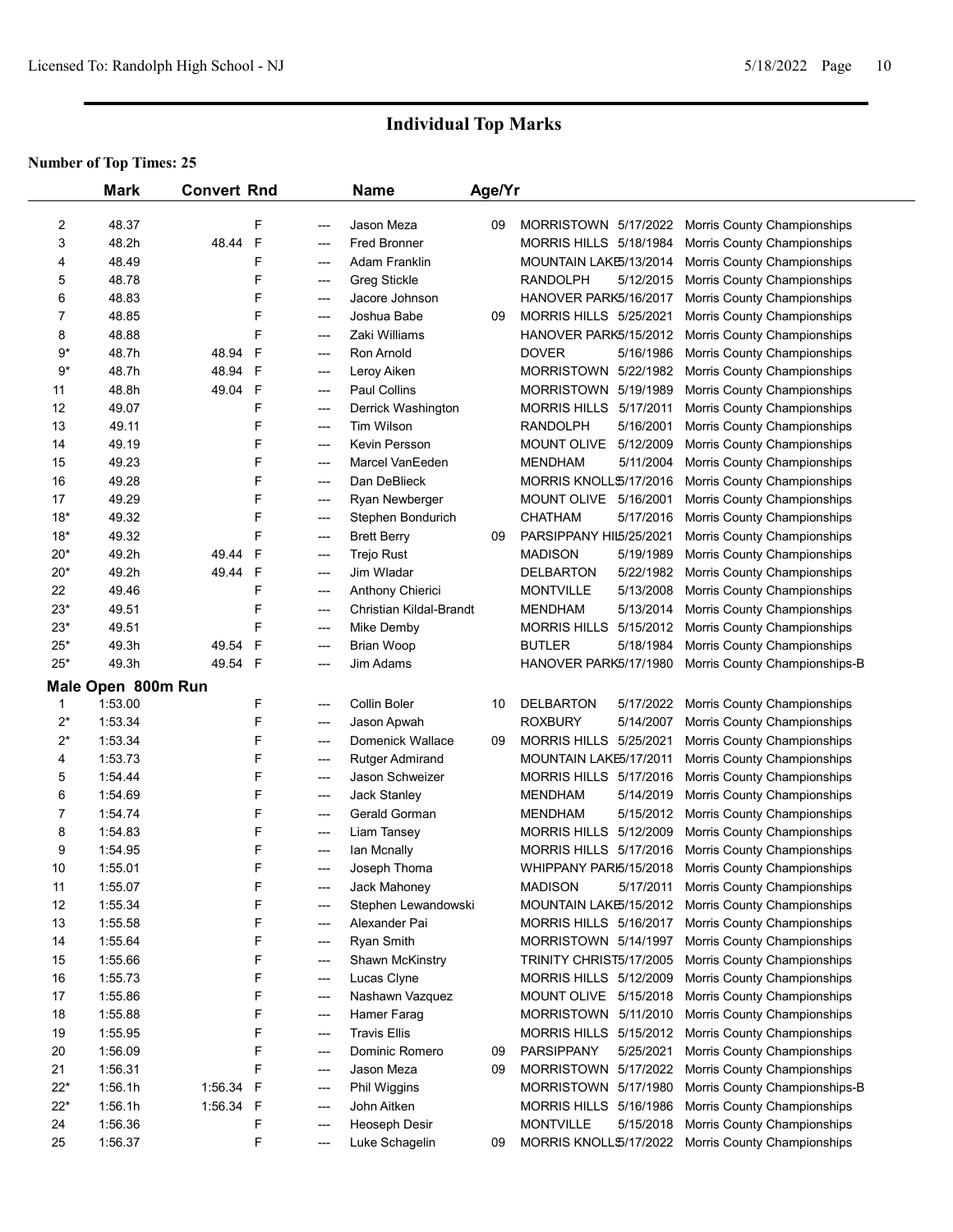|          | <b>Mark</b>         | <b>Convert Rnd</b>     |                        | <b>Name</b>                        | Age/Yr |                               |                             |
|----------|---------------------|------------------------|------------------------|------------------------------------|--------|-------------------------------|-----------------------------|
|          | Male Open 1600m Run |                        |                        |                                    |        |                               |                             |
| 1        | 4:10.17             | F                      | ---                    | Stephen Lewandowski                |        | MOUNTAIN LAKE5/15/2012        | Morris County Championships |
| 2        | 4:11.40             | F                      | ---                    | Pat Schellberg                     |        | <b>DELBARTON</b><br>5/11/2010 | Morris County Championships |
| 3        | 4:14.26             | F                      | ---                    | Andrew Hanko                       |        | TRINITY CHRIST5/14/2007       | Morris County Championships |
| 4        | 4:14.41             | F                      | ---                    | Liam Tansey                        |        | MORRIS HILLS 5/12/2009        | Morris County Championships |
| 5        | 4:14.48             | F                      | ---                    | Collin Boler                       | 10     | <b>DELBARTON</b><br>5/17/2022 | Morris County Championships |
| 6        | 4:15.07             | F                      | ---                    | Gerald Gorman                      |        | 5/15/2012<br><b>MENDHAM</b>   | Morris County Championships |
| 7        | 4:15.45             | F                      | $---$                  | <b>Collin Frost</b>                |        | 5/17/2011<br><b>RANDOLPH</b>  | Morris County Championships |
| 8        | 4:16.38             | F                      | $---$                  | Josiah Hanko                       |        | TRINITY CHRIST5/14/2013       | Morris County Championships |
| 9        | 4:16.43             | F                      | ---                    | <b>Brandon Chen</b>                | 09     | <b>WEST MORRIS 5/17/2022</b>  | Morris County Championships |
| 10       | 4:16.46             | F                      | $\qquad \qquad \cdots$ | Jack Stanley                       |        | <b>MENDHAM</b><br>5/15/2018   | Morris County Championships |
| 11       | 4:16.47             | F                      | $\qquad \qquad \cdots$ | Ben Massam                         |        | 5/16/2006<br>CHATHAM          | Morris County Championships |
| 12       | 4:16.58             | F                      | ---                    | Ira Daly                           |        | 5/15/2018<br>DELBARTON        | Morris County Championships |
| 13       | 4:16.6h             | 4:16.84<br>F           | ---                    | <b>Steve Slattery</b>              |        | MOUNT OLIVE<br>5/15/1996      | Morris County Championships |
| 14       | 4:17.64             | F                      | ---                    | Alexander Pai                      |        | MORRIS HILLS 5/16/2017        | Morris County Championships |
| 15       | 4:17.76             | F                      | ---                    | Jared Cooper                       |        | MOUNTAIN LAKE5/14/2019        | Morris County Championships |
| 16       | 4:17.95             | F                      | ---                    | <b>Michael Franklin</b>            |        | <b>MENDHAM</b><br>5/12/2009   | Morris County Championships |
| 17       | 4:17.9h             | 4:18.14<br>F           | ---                    | Ryan Smith                         |        | MORRISTOWN 5/13/1998          | Morris County Championships |
| 18       | 4:18.79             | F                      | ---                    | Jack Jennings                      |        | 5/14/2019<br><b>MENDHAM</b>   | Morris County Championships |
| 19       | 4:19.21             | F                      | ---                    | Eric Clay                          |        | MORRISTOWN 5/16/2017          | Morris County Championships |
| 20       | 4:19.31             | F                      |                        | David Dos Santos                   |        | 5/13/2003<br>RANDOLPH         | Morris County Championships |
| 21       | 4:19.34             | F                      | ---                    | Vinny Chiusano                     |        | MORRIS HILLS 5/12/2009        | Morris County Championships |
| 22       | 4:19.51             | F                      | $\qquad \qquad \cdots$ | <b>Mike Soroko</b>                 |        | <b>KINNELON</b><br>5/14/2007  | Morris County Championships |
| 23       | 4:19.3h             | F<br>4:19.54           | ---                    |                                    |        | MORRISTOWN 5/17/1991          |                             |
|          | 4:19.56             | F                      | ---                    | Jason Vigilanti<br>Jason Schweizer |        | MORRIS HILLS 5/17/2016        | Morris County Championships |
| 24<br>25 | 4:19.64             | F                      | $\qquad \qquad \cdots$ | Ben Devenezia                      |        |                               | Morris County Championships |
|          |                     |                        | ---                    |                                    |        | MOUNTAIN LAKE5/13/2014        | Morris County Championships |
|          | Male Open 3200m Run |                        |                        |                                    |        |                               |                             |
| 1        | 9:06.37             | F                      | ---                    | Morgan Pearson                     |        | <b>DELBARTON</b><br>5/17/2011 | Morris County Championships |
| 2        | 9:11.26             | F                      | ---                    | Andrew Hanko                       |        | TRINITY CHRIST5/14/2007       | Morris County Championships |
| 3        | 9:12.22             | F                      | ---                    | Chris Luciano                      |        | MOUNTAIN LAKE5/13/2014        | Morris County Championships |
| 4        | 9:14.61             | F                      | $---$                  | <b>Michael Franklin</b>            |        | <b>MENDHAM</b><br>5/12/2009   | Morris County Championships |
| 5        | 9:15.14             | F                      | ---                    | Pat Schellberg                     |        | <b>DELBARTON</b><br>5/12/2009 | Morris County Championships |
| 6        | 9:15.35             | F                      | ---                    | Jack Jennings                      |        | 5/14/2019<br><b>MENDHAM</b>   | Morris County Championships |
| 7        | 9:16.82             | F                      | ---                    | Stephen Lewandowski                |        | MOUNTAIN LAKE5/17/2011        | Morris County Championships |
| 8        | 9:17.18             | F                      | $\overline{a}$         | Ben Massam                         |        | CHATHAM<br>5/16/2006          | Morris County Championships |
| 9        | 9:19.45             | F                      | $\overline{a}$         | <b>Jared Cooper</b>                |        | MOUNTAIN LAKE5/14/2019        | Morris County Championships |
| 10       | 9:22.23             | F                      | ---                    | Eric Clay                          |        | MORRISTOWN 5/17/2016          | Morris County Championships |
| 11       | 9:22.30             | F                      | ---                    | Colin Logsdon                      |        | <b>CHATHAM</b><br>5/15/2018   | Morris County Championships |
| 12       | 9:22.32             | F                      | ---                    | Jeremy Zagorski                    |        | PARSIPPANY HIL5/13/2003       | Morris County Championships |
| 13       | 9:23.40             | F                      | ---                    | James Grimes                       |        | CHATHAM<br>5/14/2007          | Morris County Championships |
| 14       | 9:23.56             | F                      | ---                    | Josiah Hanko                       |        | TRINITY CHRIST5/14/2013       | Morris County Championships |
| 15       | 9:23.88             | F                      | ---                    | Joshua Holihan                     |        | <b>RANDOLPH</b><br>5/17/2016  | Morris County Championships |
| 16       | 9:24.38             | F                      | ---                    | Geoff McGrane                      |        | <b>RANDOLPH</b><br>5/17/2005  | Morris County Championships |
| 17       | 9:24.75             | F                      | ---                    | Doug Smith                         |        | <b>ROXBURY</b><br>5/16/2006   | Morris County Championships |
| 18       | 9:25.37             | F                      | ---                    | Collin Boler                       | 10     | <b>DELBARTON</b><br>5/17/2022 | Morris County Championships |
| 19       | 9:25.2h             | $\mathsf F$<br>9:25.44 | ---                    | <b>Brian Walsh</b>                 |        | CHATHAM<br>5/17/1991          | Morris County Championships |
| 20       | 9:26.12             | F                      | ---                    | Adam Angelone                      | 09     | <b>MADISON</b><br>5/25/2021   | Morris County Championships |
| 21       | 9:26.22             | F                      | ---                    | <b>Brandon Chen</b>                | 09     | WEST MORRIS 5/17/2022         | Morris County Championships |
| 22       | 9:26.29             | F                      | ---                    | Jenks Hehmeyer                     |        | <b>MONTVILLE</b><br>5/17/2016 | Morris County Championships |
| 23       | 9:26.81             | F                      | ---                    | Luke Lusskin                       |        | <b>WEST MORRIS 5/15/2018</b>  | Morris County Championships |
| 24       | 9:27.83             | F                      | ---                    | Jared Hanko                        |        | TRINITY CHRIST5/12/2009       | Morris County Championships |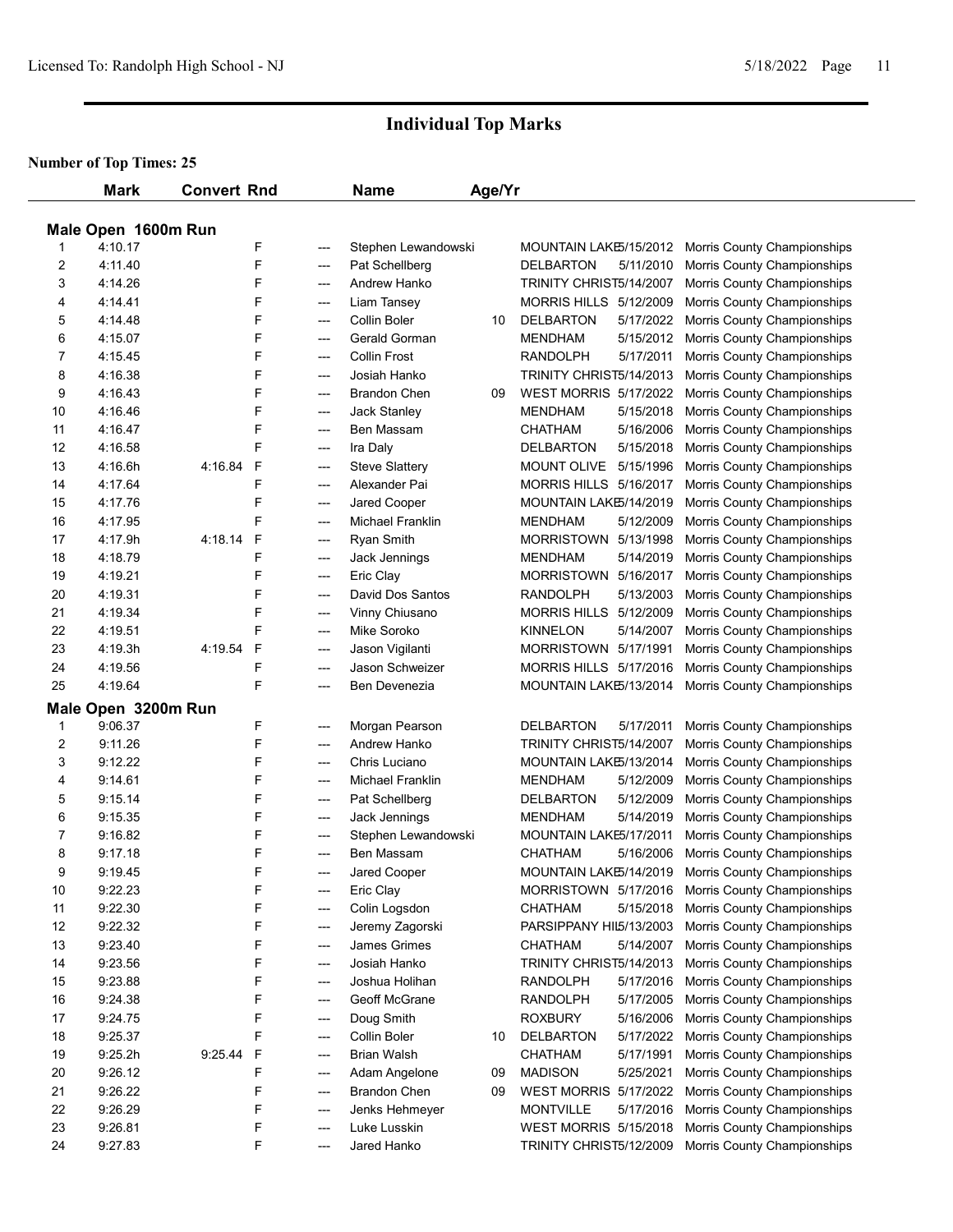|                         | <b>Mark</b>            |            | <b>Convert Rnd</b> |              |     | <b>Name</b>             | Age/Yr |                         |           |                             |
|-------------------------|------------------------|------------|--------------------|--------------|-----|-------------------------|--------|-------------------------|-----------|-----------------------------|
| 25                      | 9:28.27                |            |                    | F            | --- | Jack Stanley            |        | <b>MENDHAM</b>          | 5/15/2018 | Morris County Championships |
|                         | Male Open 110m Hurdles |            |                    |              |     |                         |        |                         |           |                             |
| 1                       | 14.39                  | <b>NWI</b> |                    | F            | --- | <b>Christian Martin</b> |        | WHIPPANY PARI5/14/2019  |           | Morris County Championships |
| $\overline{2}$          | 14.40                  | $-1.9$     |                    | F            | --- | Laron Blackwell         | 11     | MORRIS KNOLL\$/17/2022  |           | Morris County Championships |
| 3                       | 14.2h                  | <b>NWI</b> | 14.44              | $\mathsf{F}$ | --- | Paul Quitzau            |        | MOUNT OLIVE 5/20/1983   |           | Morris County Championships |
| 4                       | 14.46                  | <b>NWI</b> |                    | F            | --- | Shawn Ohazuruike        |        | <b>DELBARTON</b>        | 5/17/2016 | Morris County Championships |
| 5                       | 14.47                  | $-1.9$     |                    | F            | --- | Clyde Liverpool         | 09     | <b>BOONTON</b>          | 5/17/2022 | Morris County Championships |
| 6                       | 14.56                  | 0.8        |                    | P            | --- | Luke Mayer              |        | <b>DELBARTON</b>        | 5/12/2015 | Morris County Championships |
| 7                       | 14.57                  | <b>NWI</b> |                    | F            | --- | <b>Steven Vitale</b>    |        | <b>RANDOLPH</b>         | 5/11/2010 | Morris County Championships |
| $8*$                    | 14.59                  | <b>NWI</b> |                    | F            | --- | Austin Holman           |        | <b>RANDOLPH</b>         | 5/12/1999 | Morris County Championships |
| $8*$                    | 14.59                  | <b>NWI</b> |                    | S            | --- | Matt Messmer            |        | HANOVER PARK5/15/2002   |           | Morris County Championships |
| $10*$                   | 14.60                  | <b>NWI</b> |                    | F            | --- | <b>Russell Smith</b>    |        | PARSIPPANY HIL5/16/2006 |           | Morris County Championships |
| $10*$                   | 14.60                  | <b>NWI</b> |                    | F            | --- | Kyle Holder             |        | <b>RANDOLPH</b>         | 5/15/2012 | Morris County Championships |
| 12                      | 14.62                  | <b>NWI</b> |                    | F            | --- | Derrick Washington      |        | MORRIS HILLS 5/17/2011  |           | Morris County Championships |
| $13*$                   | 14.4h                  | <b>NWI</b> | 14.64              | F            | --- | John Charley            |        | MORRISTOWN 5/17/1991    |           | Morris County Championships |
| $13*$                   | 14.4h                  | <b>NWI</b> | 14.64              | $\mathsf{F}$ | --- | Tarig Holman            |        | <b>RANDOLPH</b>         | 5/17/1995 | Morris County Championships |
| $13*$                   | 14.4h                  | <b>NWI</b> | 14.64              | $\mathsf{F}$ | --- | Daryl Aiken             |        | <b>RANDOLPH</b>         | 5/22/1982 | Morris County Championships |
| $13*$                   | 14.4h                  | <b>NWI</b> | 14.64              | $\mathsf{F}$ | --- | Craig Wiley             |        | MOUNT OLIVE 5/16/1986   |           | Morris County Championships |
| 17                      | 14.68                  | <b>NWI</b> |                    | F            | --- | Dan DeBlieck            |        | MORRIS KNOLL\$/17/2016  |           | Morris County Championships |
| $18*$                   | 14.69                  | <b>NWI</b> |                    | F            | --- | Jayshon Dubose          |        | MORRISTOWN-E5/14/2019   |           | Morris County Championships |
| $18*$                   | 14.69                  | <b>NWI</b> |                    | F            | --- | Mike Cuppari            |        | HANOVER PARK5/16/2006   |           | Morris County Championships |
| $18*$                   | 14.69                  | <b>NWI</b> |                    | F            | --- | <b>Mike Fritz</b>       |        | WHIPPANY PARI5/17/2011  |           | Morris County Championships |
| 21                      | 14.72                  | <b>NWI</b> |                    | F            | --- | Jules Hislop            |        | <b>DELBARTON</b>        | 5/14/2013 | Morris County Championships |
| 22                      | 14.73                  | <b>NWI</b> |                    | F            | --- | Justin Taylor           |        | <b>RANDOLPH</b>         | 5/13/2008 | Morris County Championships |
| 23                      | 14.5h                  | <b>NWI</b> | 14.74              | $\mathsf{F}$ | --- | Mike Mindingall         |        | <b>RANDOLPH</b>         | 5/18/1990 | Morris County Championships |
| 24                      | 14.74                  | <b>NWI</b> |                    | F            | --- | Shaun Adair             |        | MORRISTOWN 5/17/2005    |           | Morris County Championships |
| $25*$                   | 14.5h                  | <b>NWI</b> | 14.74              | $\mathsf{F}$ | --- | Russell Buchmann        |        | MORRIS KNOLL 5/17/1995  |           | Morris County Championships |
| $25*$                   | 14.5h                  | <b>NWI</b> | 14.74 F            |              | --- | <b>Bill Blumstein</b>   |        | <b>RANDOLPH</b>         | 5/18/1984 | Morris County Championships |
| 27                      | 14.74                  | $-1.9$     |                    | F            | --- | Jackson Koury           | 09     | <b>CHATHAM</b>          | 5/17/2022 | Morris County Championships |
|                         | Male Open 400m Hurdles |            |                    |              |     |                         |        |                         |           |                             |
| 1                       | 53.48                  |            |                    | F            | --- | <b>Steven Vitale</b>    |        | <b>RANDOLPH</b>         | 5/11/2010 | Morris County Championships |
| $\overline{\mathbf{c}}$ | 53.72                  |            |                    | F            | --- | Kyle Holder             |        | <b>RANDOLPH</b>         | 5/15/2012 | Morris County Championships |
| 3                       | 53.78                  |            |                    | F            | --- | Jahmone Duhaney         |        | MORRIS CATHOI5/11/2004  |           | Morris County Championships |
| 4                       | 54.13                  |            |                    | F            | --- | Greg Leeper             |        | MORRIS HILLS 5/14/2013  |           | Morris County Championships |
| 5                       | 54.18                  |            |                    | F            | --- | Derrick Washington      |        | MORRIS HILLS 5/17/2011  |           | Morris County Championships |
| 6                       | 54.28                  |            |                    | F            | --- | Jules Hislop            |        | <b>DELBARTON</b>        | 5/14/2013 | Morris County Championships |
| $7^*$                   | 54.29                  |            |                    | F            | --- | Reggie Berry            |        | MORRISTOWN 5/11/2004    |           | Morris County Championships |
| $7^*$                   | 54.29                  |            |                    | F            | --- | Joe Gotch               |        | MORRISTOWN 5/15/1987    |           | Morris County Championships |
| 9                       | 54.1h                  |            | 54.34              | $\mathsf{F}$ | --- | Sean Geerlof            |        | MORRIS KNOLL\$/18/1994  |           | Morris County Championships |
| 10                      | 54.35                  |            |                    | F            | --- | <b>Andy Porter</b>      |        | MOUNT OLIVE 5/17/2005   |           | Morris County Championships |
| 11                      | 54.2h                  |            | 54.44              | $\mathsf{F}$ | --- | Paul Quitzau            |        | MOUNT OLIVE 5/20/1983   |           | Morris County Championships |
| 12                      | 54.46                  |            |                    | F            | --- | Max Borchert            |        | MORRISTOWN-E5/17/2016   |           | Morris County Championships |
| 13                      | 54.49                  |            |                    | F            | --- | Zach Keefer             |        | MORRISTOWN 5/12/2009    |           | Morris County Championships |
| 14                      | 54.3h                  |            | 54.54              | F            | --- | Jeff Jones              |        | MOUNT OLIVE 5/18/1994   |           | Morris County Championships |
| 15                      | 54.69                  |            |                    | F            | --- | <b>Ted Galligan</b>     |        | MORRIS HILLS 5/16/2006  |           | Morris County Championships |
| 16                      | 54.72                  |            |                    | F            | --- | Greg Stickle            |        | <b>RANDOLPH</b>         | 5/12/2015 | Morris County Championships |
| 17                      | 54.75                  |            |                    | F            | --- | Aeron Gilson            |        | MOUNT OLIVE             | 5/11/2010 | Morris County Championships |
| 18                      | 54.82                  |            |                    | F            | --- | Jason Meza              | 09     | MORRISTOWN 5/17/2022    |           | Morris County Championships |
| 19                      | 54.90                  |            |                    | F            | --- | Austin Holman           |        | <b>RANDOLPH</b>         | 5/12/1999 | Morris County Championships |
| $20*$                   | 55.12                  |            |                    | F            | --- | Matt Messmer            |        | HANOVER PARK5/15/2002   |           | Morris County Championships |
| $20*$                   | 55.12                  |            |                    | F            | --- | Jeff Eames              |        | WHIPPANY PARI5/11/2004  |           | Morris County Championships |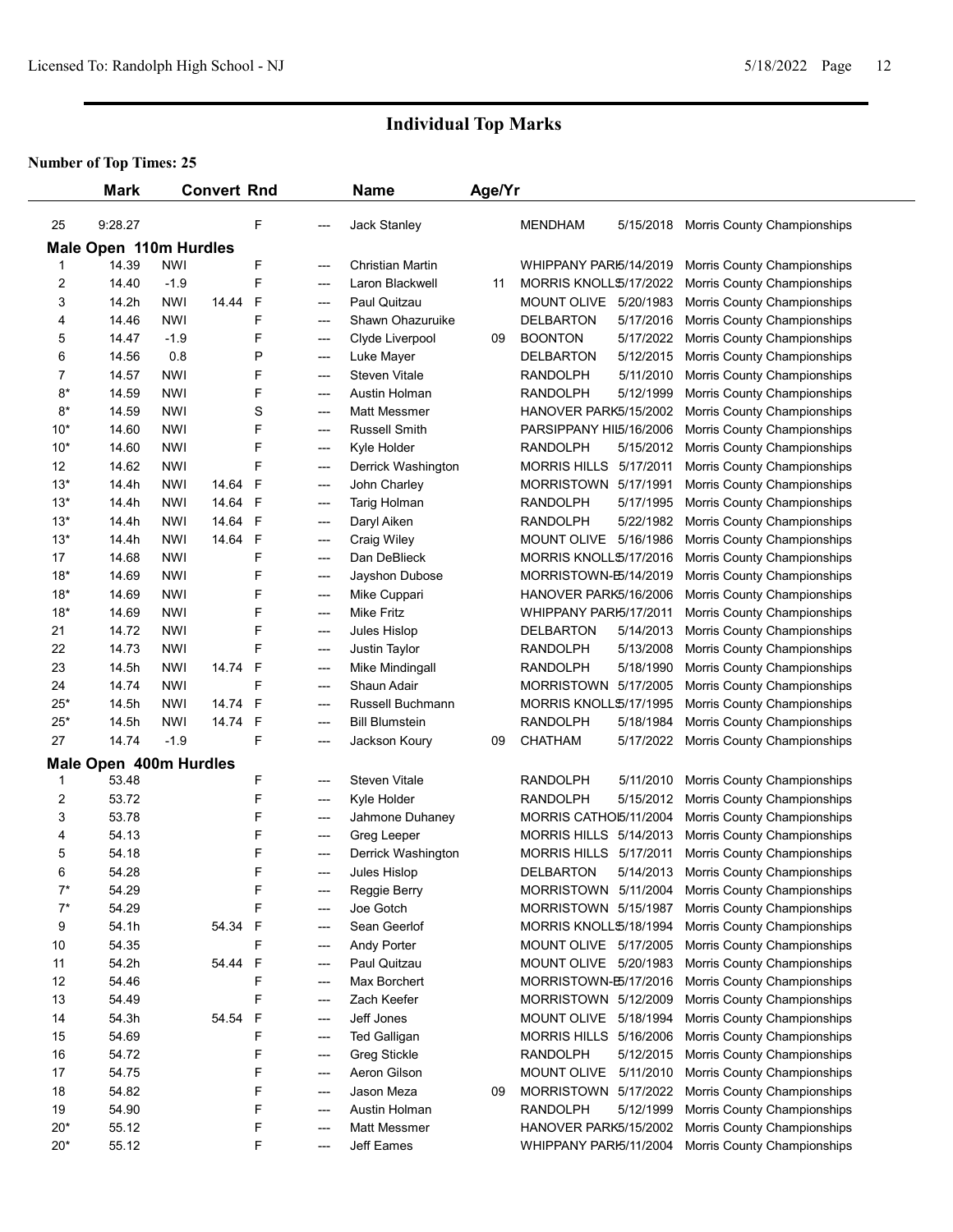|       | <b>Mark</b>                    | <b>Convert Rnd</b>    |                          | <b>Name</b>              | Age/Yr |                         |           |                                                   |
|-------|--------------------------------|-----------------------|--------------------------|--------------------------|--------|-------------------------|-----------|---------------------------------------------------|
| $22*$ | 54.9h                          | 55.14 F               | ---                      | <b>Rob Dilts</b>         |        | RANDOLPH                | 5/20/1988 | Morris County Championships                       |
| $22*$ | 54.9h                          | 55.14 F               | ---                      | Keith Falconer           |        | MORRISTOWN 5/19/1989    |           | Morris County Championships                       |
| $22*$ | 54.9h                          | $\mathsf F$<br>55.14  | ---                      | <b>Brad Bonar</b>        |        | MORRIS KNOLL \$/19/1989 |           | Morris County Championships                       |
| 25    | 55.21                          | F                     | ---                      | Dave Beadle              |        | <b>DOVER</b>            | 5/15/1987 | Morris County Championships                       |
|       |                                |                       |                          |                          |        |                         |           |                                                   |
| 1     | Male Open High Jump<br>6-08.50 | 2.04m F               |                          | Nick Syzonenko           |        | <b>RANDOLPH</b>         | 5/17/2005 | Morris County Championships                       |
| 2     | 6-08.25                        | 2.03m F               | ---                      | Daryl Aiken              |        | <b>RANDOLPH</b>         | 5/20/1983 | Morris County Championships                       |
| $3^*$ | 6-08.00                        | 2.03m F               | ---<br>---               | Derrick Aiken            |        | <b>MORRISTOWN</b>       | 5/19/1989 | Morris County Championships                       |
| $3*$  | 6-08.00                        | 2.03m F               | ---                      | Dave Apgar               |        | <b>PARSIPPANY</b>       | 5/13/1998 | Morris County Championships                       |
| $3*$  | 6-08.00                        | 2.03m F               | ---                      | Dave laleggio            |        | <b>JEFFERSON</b>        | 5/15/1987 | Morris County Championships                       |
| $6*$  | 6-07.00                        | 2.00m F               | ---                      | <b>Errol Crockett</b>    |        | <b>BUTLER</b>           | 5/22/1976 | Morris County Championships-B                     |
| $6*$  | 6-07.00                        | 2.00m F               | ---                      | <b>Brian Misar</b>       |        | <b>MENDHAM</b>          | 5/12/1999 | Morris County Championships                       |
| $8*$  | 6-06.00                        | 1.98m F               | ---                      | Aaron Katz               |        | PARSIPPANY              | 5/17/1991 | Morris County Championships                       |
| $8*$  | 6-06.00                        | $\mathsf F$<br>1.98m  | ---                      | Mike Buonomo             |        | MOUNT OLIVE             | 5/15/1992 | Morris County Championships                       |
| $8*$  | 6-06.00                        | $\mathsf F$<br>1.98m  | ---                      | Glenn Scheideler         |        | <b>RANDOLPH</b>         | 5/12/2009 | Morris County Championships                       |
| $8*$  | 6-06.00                        | $\mathsf{F}$<br>1.98m | ---                      | <b>Craig Mellows</b>     |        | <b>MADISON</b>          | 5/13/1998 | Morris County Championships                       |
| $8*$  | 6-06.00                        | $\mathsf F$<br>1.98m  | ---                      | <b>Marcus Hicherson</b>  |        | <b>DELBARTON</b>        | 5/15/1987 | Morris County Championships                       |
| $8*$  | 6-06.00                        | $\mathsf{F}$<br>1.98m | ---                      | Will Hickman             |        | <b>MENDHAM</b>          | 5/15/1992 | Morris County Championships                       |
| $8*$  | 6-06.00                        | $\mathsf{F}$<br>1.98m | ---                      | Rahim Huland El          |        | <b>RANDOLPH</b>         | 5/15/1987 | Morris County Championships                       |
| $8*$  | 6-06.00                        | $\mathsf F$<br>1.98m  | ---                      | Craig Larisch            |        | MORRISTOWN 5/20/1978    |           | Morris County Championships-B                     |
| $8*$  | 6-06.00                        | $\mathsf{F}$<br>1.98m | ---                      | Joe Thrope               |        | MORRISTOWN 5/22/1982    |           | Morris County Championships                       |
| $17*$ | 6-04.00                        | 1.93m F               | $\hspace{0.05cm} \ldots$ | <b>Isaiah Turner</b>     |        | MORRIS HILLS 5/12/2015  |           | Morris County Championships                       |
| $17*$ | 6-04.00                        | F<br>1.93m            | ---                      | Jay Zimmerman            |        | <b>MOUNT OLIVE</b>      | 5/20/1983 | Morris County Championships                       |
| $17*$ | 6-04.00                        | F<br>1.93m            | ---                      | <b>Bob Westhead</b>      |        | <b>MADISON</b>          | 5/20/1978 | Morris County Championships-B                     |
| $17*$ | 6-04.00                        | - F<br>1.93m          | ---                      | Jeffrey Cianfrocca       | 09     | <b>DELBARTON</b>        | 5/17/2022 | Morris County Championships                       |
| $17*$ | 6-04.00                        | $\mathsf F$<br>1.93m  | ---                      | <b>Spenser Clouse</b>    |        | <b>MENDHAM</b>          | 5/12/2015 | Morris County Championships                       |
| $17*$ | 6-04.00                        | $\mathsf F$<br>1.93m  | ---                      | <b>Hector Maduabum</b>   |        | <b>RANDOLPH</b>         | 5/16/2001 | Morris County Championships                       |
| $17*$ | 6-04.00                        | $\mathsf F$<br>1.93m  | ---                      | Scott McCullough         |        | <b>CHATHAM</b>          | 5/14/2007 | Morris County Championships                       |
| $17*$ | 6-04.00                        | $\mathsf F$<br>1.93m  | ---                      | Nat Aiken                |        | <b>RANDOLPH</b>         | 5/16/1981 | Morris County Championships                       |
| $17*$ | 6-04.00                        | $\mathsf{F}$<br>1.93m | ---                      | <b>Todd Britt</b>        |        | MORRISTOWN 5/16/1986    |           | Morris County Championships                       |
| $17*$ | 6-04.00                        | $\mathsf{F}$<br>1.93m | ---                      | Jim O'Leary              |        | MOUNT OLIVE 5/20/1988   |           | Morris County Championships                       |
| $17*$ | 6-04.00                        | - F<br>1.93m          | ---                      | Ryan Hunt                |        | MOUNT OLIVE 5/14/1993   |           | Morris County Championships                       |
| $17*$ | 6-04.00                        | $\mathsf{F}$<br>1.93m | ---                      | Kyle Soden               |        | HANOVER PARK5/13/2008   |           | Morris County Championships                       |
| $17*$ | 6-04.00                        | $\mathsf{F}$<br>1.93m | ---                      | Dave Pelosi              |        | HANOVER PARK5/17/1991   |           | Morris County Championships                       |
| $17*$ | 6-04.00                        | $\mathsf{F}$<br>1.93m | ---                      | <b>Adam Terry</b>        |        | WHIPPANY PARI5/15/1987  |           | Morris County Championships                       |
| $17*$ | 6-04.00                        | $\mathsf F$<br>1.93m  | ---                      | Justin Wilson            |        | MORRISTOWN 5/15/2002    |           | Morris County Championships                       |
| $17*$ | 6-04.00                        | 1.93m F               | ---                      | Ci Csontos               |        | <b>KINNELON</b>         | 5/16/2001 | Morris County Championships                       |
| $17*$ | 6-04.00                        | 1.93m F               | ---                      | Chris Corcoran           |        | MORRIS CATHO5/18/1990   |           | Morris County Championships                       |
| $17*$ | 6-04.00                        | 1.93m F               | ---                      | Doug Welles              |        | <b>MENDHAM</b>          | 5/18/1984 | Morris County Championships                       |
| $17*$ | 6-04.00                        | 1.93m F               | ---                      | Jason Lattimore          |        | MORRISTOWN 5/18/1990    |           | Morris County Championships                       |
|       | <b>Male Open Pole Vault</b>    |                       |                          |                          |        |                         |           |                                                   |
| 1     | 15-07.50                       | 4.76m F               | ---                      | Greg Schroeder           |        |                         |           | HANOVER PARK5/15/1992 Morris County Championships |
| 2     | 15-07.00                       | 4.75m F               | ---                      | Garrick Wilson           |        | <b>RANDOLPH</b>         | 5/17/1991 | Morris County Championships                       |
| 3     | 15-00.00                       | 4.57m F               | ---                      | Jordan Pacheco           |        | MORRIS HILLS 5/14/2013  |           | Morris County Championships                       |
| 4     | 14-08.25                       | 4.47m F               | ---                      | Andy Brethorst           |        | MORRIS KNOLL \$/18/1990 |           | Morris County Championships                       |
| 5     | 14-08.00                       | 4.47m F               | ---                      | Pat Rynearson            |        | WHIPPANY PARI5/17/2011  |           | Morris County Championships                       |
| 6     | 14-06.00                       | - F<br>4.42m          | ---                      | Abe Gertler              |        | <b>MADISON</b>          | 5/13/2014 | Morris County Championships                       |
| $7^*$ | 14-01.00                       | 4.29m F               | ---                      | Peter Chan               |        | <b>DELBARTON</b>        | 5/17/2016 | Morris County Championships                       |
| $7^*$ | 14-01.00                       | 4.29m<br>F            | ---                      | Tom Iuliano              |        | MORRIS KNOLL 5/21/1977  |           | Morris County Championships-B                     |
| $9*$  | 14-00.00                       | $\mathsf F$<br>4.26m  | ---                      | <b>Tyler Fitzpatrick</b> |        | MORRIS HILLS 5/15/2012  |           | Morris County Championships                       |
| $9*$  | 14-00.00                       | 4.26m F               | ---                      | James Zeolla             | 10     | WEST MORRIS 5/14/2019   |           | Morris County Championships                       |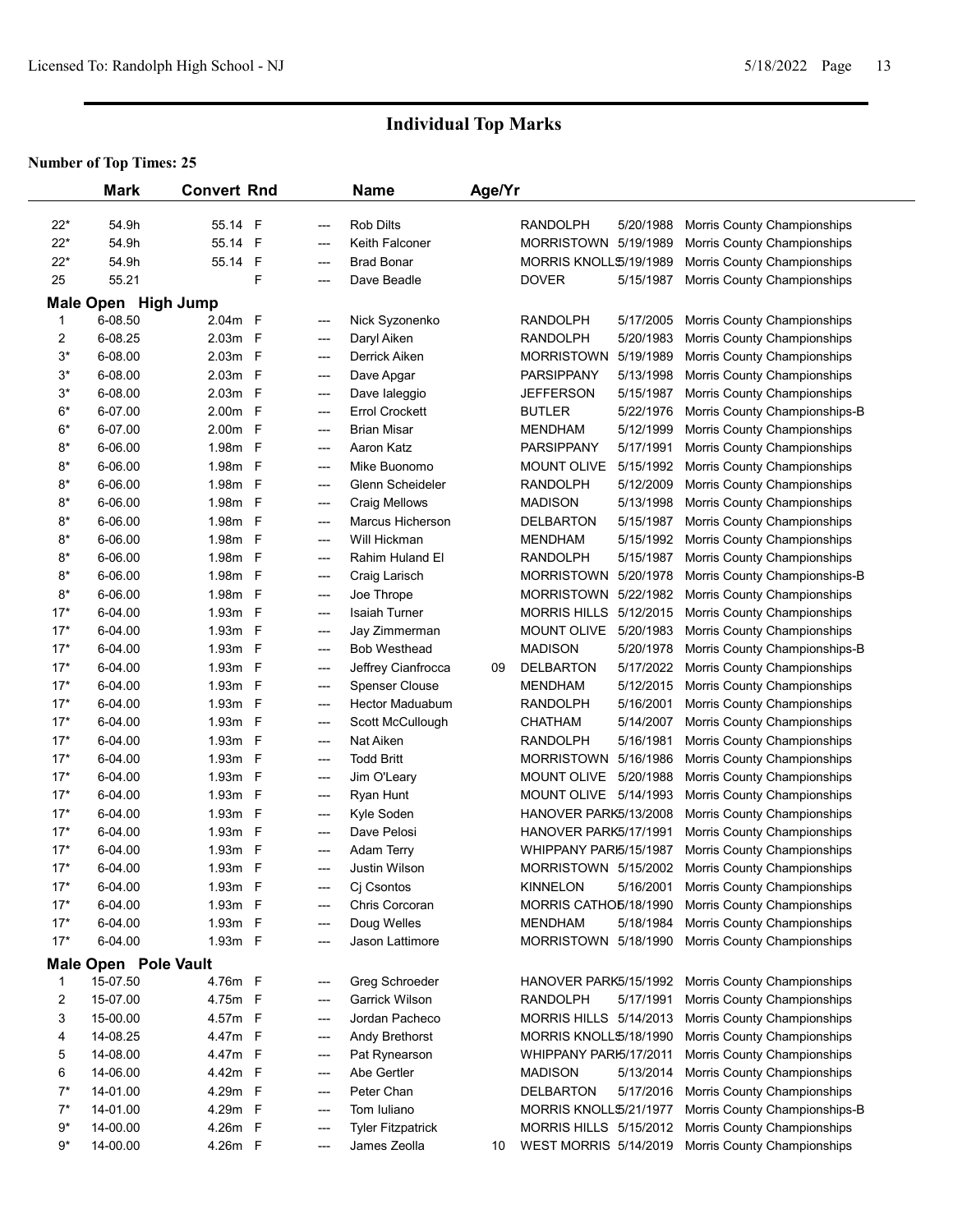|       | <b>Mark</b>           |            | <b>Convert Rnd</b> |              |                                          | <b>Name</b>           | Age/Yr |                              |           |                             |  |
|-------|-----------------------|------------|--------------------|--------------|------------------------------------------|-----------------------|--------|------------------------------|-----------|-----------------------------|--|
| 9*    | 14-00.00              |            | 4.26m F            |              | ---                                      | <b>Zach Suttile</b>   |        | <b>RANDOLPH</b>              | 5/17/2000 | Morris County Championships |  |
| $9*$  | 14-00.00              |            | 4.26m F            |              | ---                                      | Ken Morris            |        | <b>RANDOLPH</b>              | 5/17/1995 | Morris County Championships |  |
| $9*$  | 14-00.00              |            | 4.26m F            |              | $\hspace{0.05cm} \ldots$                 | Mike Benz             |        | <b>DELBARTON</b>             | 5/13/2014 | Morris County Championships |  |
| $14*$ | 13-06.00              |            | 4.11m F            |              | ---                                      | Adam Mszanski         |        | <b>MENDHAM</b>               | 5/14/2013 | Morris County Championships |  |
| 14*   | 13-06.00              |            | 4.11m F            |              | ---                                      | <b>Charlie Durkin</b> |        | <b>MENDHAM</b>               | 5/17/2011 | Morris County Championships |  |
| 14*   | 13-06.00              |            | 4.11m F            |              | ---                                      | Dan Kline             |        | <b>ROXBURY</b>               | 5/16/2006 | Morris County Championships |  |
| $14*$ | 13-06.00              |            | 4.11m F            |              | ---                                      | Ryan Laue             |        | <b>ROXBURY</b>               | 5/17/2005 | Morris County Championships |  |
| $14*$ | 13-06.00              |            | 4.11m F            |              | ---                                      | <b>Alex Sallans</b>   |        | <b>MORRISTOWN</b>            | 5/16/2006 | Morris County Championships |  |
| $14*$ | 13-06.00              |            | 4.11m F            |              | ---                                      | Kyle Chowhan          |        | <b>ROXBURY</b>               | 5/12/2009 | Morris County Championships |  |
| $14*$ | 13-06.00              |            | 4.11m F            |              | ---                                      | Nick Patterson        |        | MORRIS KNOLL \$/15/2012      |           | Morris County Championships |  |
| 14*   | 13-06.00              |            | 4.11m F            |              | ---                                      | John Isemann          |        | <b>WEST MORRIS 5/15/2012</b> |           | Morris County Championships |  |
| $14*$ | 13-06.00              |            | 4.11m F            |              | ---                                      | David Cariello        |        | MORRISTOWN 5/12/2009         |           | Morris County Championships |  |
| $14*$ | 13-06.00              |            | 4.11m F            |              | ---                                      | Aaron Shinn           |        | <b>MADISON</b>               | 5/11/2010 | Morris County Championships |  |
| $14*$ | 13-06.00              |            | 4.11m F            |              | ---                                      | Eric Byrne            | 10     | <b>RANDOLPH</b>              | 5/15/2018 | Morris County Championships |  |
| $14*$ | 13-06.00              |            | 4.11m F            |              | ---                                      | Cameron Horn          |        | <b>MONTVILLE</b>             | 5/16/2017 | Morris County Championships |  |
| $14*$ | 13-06.00              |            | 4.11m F            |              | ---                                      | Michael Madej         |        | PARSIPPANY HIL5/15/2002      |           | Morris County Championships |  |
| $14*$ | 13-06.00              |            | 4.11m F            |              | ---                                      | Max Maroney           |        | <b>WEST MORRIS 5/14/2013</b> |           | Morris County Championships |  |
| $14*$ | 13-06.00              |            | 4.11m F            |              | ---                                      | <b>Chris Forte</b>    |        | MORRISTOWN 5/15/2012         |           | Morris County Championships |  |
|       | Male Open Long Jump   |            |                    |              |                                          |                       |        |                              |           |                             |  |
| 1     | 23-09.50              | <b>NWI</b> | 7.25m F            |              | ---                                      | Raphael Martin        |        | <b>DOVER</b>                 | 5/17/1995 | Morris County Championships |  |
| 2     | 23-06.50              | <b>NWI</b> | 7.17m F            |              | ---                                      | Marcus Hicherson      |        | <b>DELBARTON</b>             | 5/15/1987 | Morris County Championships |  |
| 3     | 23-02.50              |            | 7.07m F            |              | ---                                      | Shaun Adair           |        | <b>MORRISTOWN</b>            | 5/17/2005 | Morris County Championships |  |
| 4     | 22-11.00              |            | 6.98m F            |              | $\hspace{0.05cm} \ldots \hspace{0.05cm}$ | <b>Andre Simms</b>    |        | <b>BOONTON</b>               | 5/12/2009 | Morris County Championships |  |
| 5     | 22-09.75              |            | 6.95m F            |              | $---$                                    | <b>Greg Stickle</b>   |        | <b>RANDOLPH</b>              | 5/13/2014 | Morris County Championships |  |
| 6     | 22-08.50              |            | 6.92m F            |              | $\hspace{0.05cm} \ldots$                 | Shawn Bolcarovic      |        | <b>MORRIS HILLS</b>          | 5/17/2005 | Morris County Championships |  |
| 7     | 22-08.00              | NWI        | 6.90m F            |              | ---                                      | <b>Curtis Blue</b>    |        | MOUNT OLIVE                  | 5/15/1987 | Morris County Championships |  |
| 8     | 22-07.00              |            | 6.88m F            |              | ---                                      | Anthony Zarro         |        | <b>RANDOLPH</b>              | 5/13/2014 | Morris County Championships |  |
| $9*$  | 22-05.00              |            | 6.83m F            |              | ---                                      | Nana Agyemang         |        | <b>PARSIPPANY</b>            | 5/14/2019 | Morris County Championships |  |
| $9*$  | 22-05.00              |            | 6.83m F            |              | ---                                      | Connor Kamp           |        | RANDOLPH                     | 5/16/2017 | Morris County Championships |  |
| 11    | 22-04.25              |            | 6.81m F            |              | $\qquad \qquad \cdots$                   | Sean Mefford          |        | <b>BUTLER</b>                | 5/17/2016 | Morris County Championships |  |
| 12    | 22-04.00              |            | 6.80m F            |              | $\hspace{0.05cm} \ldots$                 | <b>Michael Watts</b>  |        | RANDOLPH                     | 5/15/2002 | Morris County Championships |  |
| 13    | 22-03.50              | NWI        | 6.79m F            |              | ---                                      | Joe Thrope            |        | <b>MORRISTOWN</b>            | 5/22/1982 | Morris County Championships |  |
| $14*$ | 22-02.50              | <b>NWI</b> | 6.76m F            |              | ---                                      | Keith Tweedy          |        | MORRISTOWN 5/17/1995         |           | Morris County Championships |  |
| $14*$ | 22-02.50              | NWI        | 6.76m              | $-F$         | ---                                      | Geoff Perry           |        | <b>MENDHAM</b>               | 5/13/1998 | Morris County Championships |  |
| $14*$ | 22-02.50              |            | 6.76m              | $\mathsf{F}$ | $\hspace{0.05cm} \ldots \hspace{0.05cm}$ | Matias Pellegrino     |        | MORRIS KNOLL \$/16/2017      |           | Morris County Championships |  |
| 17    | 22-02.25              |            | 6.76m F            |              | $---$                                    | Gabriel Maya          | 09     | MOUNT OLIVE 5/25/2021        |           | Morris County Championships |  |
| $18*$ | 22-02.00              |            | 6.75m F            |              | ---                                      | Devin Jones           |        | <b>BOONTON</b>               | 5/12/2009 | Morris County Championships |  |
| $18*$ | 22-02.00              |            | 6.75m F            |              | ---                                      | Joey Marini           |        | <b>BOONTON</b>               | 5/17/2011 | Morris County Championships |  |
| 20    | 22-01.75              |            | 6.75m F            |              | $\qquad \qquad \cdots$                   | Omar Anderson         |        | <b>BOONTON</b>               | 5/16/2017 | Morris County Championships |  |
| 21    | 22-01.50              |            | 6.74m F            |              | ---                                      | Frank Zarro           | 09     | <b>RANDOLPH</b>              | 5/17/2022 | Morris County Championships |  |
| $22*$ | 22-01.00              | NWI        | 6.73m F            |              | ---                                      | Jeff Belle            |        | <b>MORRISTOWN</b>            | 5/18/1990 | Morris County Championships |  |
| $22*$ | 22-01.00              | <b>NWI</b> | 6.73m F            |              |                                          | Sean Brooks           |        | HANOVER PARK5/19/1989        |           | Morris County Championships |  |
| $24*$ | 22-00.00              |            | 6.70m F            |              | ---<br>---                               | <b>Spenser Clouse</b> |        | <b>MENDHAM</b>               | 5/12/2015 | Morris County Championships |  |
| $24*$ | 22-00.00              |            | 6.70m F            |              | ---                                      | Ryan Harris           |        | <b>RANDOLPH</b>              | 5/14/2013 | Morris County Championships |  |
|       |                       |            |                    |              |                                          |                       |        |                              |           |                             |  |
|       | Male Open Triple Jump |            |                    |              |                                          |                       |        |                              |           |                             |  |
| 1     | 48-01.25              |            | 14.66m F           |              | ---                                      | Aaron King            |        | MORRIS HILLS 5/14/2007       |           | Morris County Championships |  |
| 2     | 47-10.50              |            | 14.59m F           |              | $\qquad \qquad \cdots$                   | Devin Jones           |        | <b>BOONTON</b>               | 5/11/2010 | Morris County Championships |  |
| 3     | 46-07.00              |            | 14.19m F           |              | $\qquad \qquad \cdots$                   | <b>Hikmat Sabeh</b>   |        | HANOVER PARK5/14/2019        |           | Morris County Championships |  |
| 4     | 46-02.00              |            | 14.07m F           |              | $\qquad \qquad \cdots$                   | Aj McKay              | 09     | MOUNT OLIVE 5/25/2021        |           | Morris County Championships |  |
| 5     | 45-08.00              |            | 13.91m F           |              | ---                                      | Andre Simms           |        | <b>BOONTON</b>               | 5/12/2009 | Morris County Championships |  |
| 6     | 45-06.75              |            | 13.88m F           |              | ---                                      | Anthony Zarro         |        | <b>RANDOLPH</b>              | 5/13/2014 | Morris County Championships |  |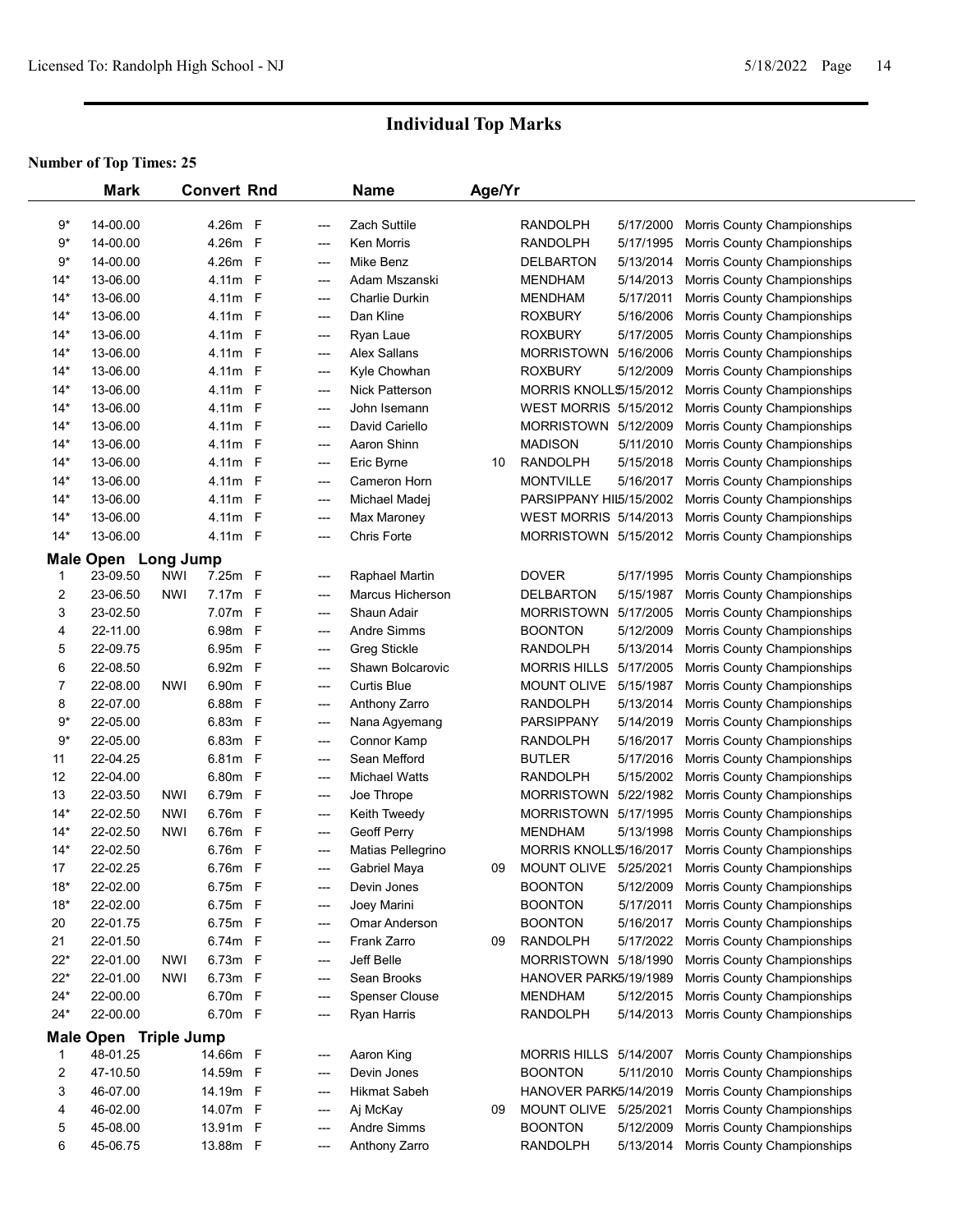|                         | <b>Mark</b>               | <b>Convert Rnd</b>   |              |            | <b>Name</b>                           | Age/Yr |                                           |                        |                                                            |
|-------------------------|---------------------------|----------------------|--------------|------------|---------------------------------------|--------|-------------------------------------------|------------------------|------------------------------------------------------------|
|                         |                           |                      |              |            |                                       |        |                                           |                        |                                                            |
| 7                       | 45-06.00                  | 13.86m F<br>13.74m F |              | ---        | <b>Frank Zarro</b>                    | 09     | <b>RANDOLPH</b>                           |                        | 5/17/2022 Morris County Championships                      |
| 8                       | 45-01.25                  |                      |              | ---        | Shaun Adair                           |        | MORRISTOWN 5/17/2005                      |                        | Morris County Championships                                |
| 9                       | 45-00.50                  | 13.72m F<br>13.72m F |              | ---        | Joey Marini                           |        | <b>BOONTON</b>                            | 5/17/2011<br>5/13/2014 | Morris County Championships                                |
| 10                      | 45-00.25                  |                      |              | ---        | Booker McLean                         |        | <b>MONTVILLE</b>                          |                        | Morris County Championships                                |
| 11<br>$12*$             | 45-00.00                  | 13.71m<br>13.57m F   | $\mathsf{F}$ | ---        | Greg Leeper                           |        | MORRIS HILLS 5/14/2013                    | 5/11/2010              | Morris County Championships                                |
| $12*$                   | 44-06.50<br>44-06.50      | 13.57m F             |              | ---        | Mike Moserowitz                       |        | <b>RANDOLPH</b>                           |                        | Morris County Championships                                |
| 14                      | 44-06.00                  | 13.56m F             |              | ---        | Jeffrey Cianfrocca                    | 09     | <b>DELBARTON</b><br><b>ROXBURY</b>        | 5/17/2022<br>5/16/2017 | Morris County Championships<br>Morris County Championships |
| 15                      | 44-05.50                  | 13.55m F             |              | ---        | <b>Tyshon Bradley</b><br>Jason Alexis |        | <b>CHATHAM</b>                            | 5/17/2016              | Morris County Championships                                |
| $16*$                   | 44-03.00                  | 13.48m F             |              | ---        | Nick Syzonenko                        |        | <b>RANDOLPH</b>                           | 5/17/2005              | Morris County Championships                                |
| $16*$                   | 44-03.00                  | 13.48m F             |              | ---<br>--- | <b>Charles Slack</b>                  |        | <b>WEST MORRIS 5/13/2008</b>              |                        | Morris County Championships                                |
| $18*$                   | 44-02.25                  | 13.46m F             |              | ---        | Mike Fritz                            |        | WHIPPANY PARI5/11/2010                    |                        | Morris County Championships                                |
| $18*$                   | 44-02.25                  | 13.46m F             |              | ---        | Josh Sharp                            |        | <b>RANDOLPH</b>                           | 5/14/2013              | Morris County Championships                                |
| 20                      | 44-01.00                  | 13.43m F             |              | ---        | Sebastian Cortes                      |        | <b>DOVER</b>                              | 5/15/2018              | Morris County Championships                                |
| 21                      | 43-09.50                  | 13.34m F             |              | ---        | <b>Adrian Samsel</b>                  |        | MORRIS HILLS 5/15/2012                    |                        | Morris County Championships                                |
| 22                      | 43-08.25                  | 13.31m F             |              | ---        | terrell cottman                       |        | <b>DOVER</b>                              | 5/14/2007              | Morris County Championships                                |
| $23*$                   | 43-07.00                  | 13.28m               | $\mathsf{F}$ | ---        | Antoine Allen                         |        | <b>MOUNT OLIVE</b>                        | 5/13/2008              | Morris County Championships                                |
| $23*$                   | 43-07.00                  | 13.28m               | $\mathsf{F}$ | ---        | <b>Ibrahim Fall</b>                   | 121    | <b>BOONTON</b>                            | 5/17/2022              | Morris County Championships                                |
| $23*$                   | 43-07.00                  | 13.28m F             |              | ---        | <b>Spenser Clouse</b>                 |        | <b>MENDHAM</b>                            | 5/12/2015              | Morris County Championships                                |
|                         |                           |                      |              |            |                                       |        |                                           |                        |                                                            |
|                         | <b>Male Open Shot Put</b> |                      |              |            |                                       |        |                                           |                        |                                                            |
| 1                       | 70-07.75<br>60-05.50      | 21.53m F             |              | ---        | Nicholas Vena                         |        | MORRISTOWN 5/11/2010                      |                        | Morris County Championships                                |
| 2                       | 59-08.00                  | 18.42m F<br>18.18m F |              | ---        | John Harrington                       |        | HANOVER PARK5/18/1984<br><b>DELBARTON</b> | 5/13/2014              | Morris County Championships                                |
| 3<br>$4*$               | 58-10.00                  | 17.93m F             |              | ---        | Tommy Rhodes<br>Jaylon Jorge          |        | MORRISTOWN 5/17/2016                      |                        | Morris County Championships<br>Morris County Championships |
| $4*$                    | 58-10.00                  | 17.93m               | - F          | ---        |                                       |        | PEQUANNOCK 5/17/1985                      |                        |                                                            |
| 6                       | 58-05.00                  | 17.80m               | $\mathsf{F}$ | ---<br>--- | Dan Bulger<br>Tom Watson              |        | MORRIS KNOLL \$/19/1973                   |                        | Morris County Championships<br>Morris County Championships |
| $7^*$                   | 57-07.50                  | 17.56m               | $\mathsf{F}$ | ---        | <b>Martin Butler</b>                  |        | HANOVER PARK5/19/1989                     |                        | Morris County Championships                                |
| $7^*$                   | 57-07.50                  | 17.56m               | F            | ---        | Nick Alexander                        |        | WEST MORRIS 5/14/2007                     |                        | Morris County Championships                                |
| 9                       | 57-05.50                  | 17.51m               | F            | ---        | Danny Miller                          |        | MORRISTOWN 5/14/2013                      |                        | Morris County Championships                                |
| 10                      | 57-05.25                  | 17.50m               | $\mathsf{F}$ | ---        | Taylor Bernstein                      |        | <b>MONTVILLE</b>                          | 5/17/2011              | Morris County Championships                                |
| 11                      | 57-04.75                  | 17.49m               | F            | ---        | Nicholas Frattina                     | 10     | MOUNT OLIVE 5/17/2022                     |                        | Morris County Championships                                |
| 12                      | 57-02.50                  | 17.43m               | F            | ---        | John Burk                             |        | <b>PARSIPPANY</b>                         | 5/17/2016              | Morris County Championships                                |
| 13                      | 56-06.25                  | 17.22m               | $\mathsf{F}$ | ---        | Justin Gurth                          |        | PARSIPPANY HIL5/15/2018                   |                        | Morris County Championships                                |
| 14                      | 56-06.00                  | 17.22m               | F            | ---        | Steve D'Arcy                          |        | HANOVER PARK5/14/2007                     |                        | Morris County Championships                                |
| 15                      | 56-04.50                  | 17.18m               | F            | ---        | <b>Grant Sanchez</b>                  |        | <b>MORRIS HILLS 5/14/2013</b>             |                        | Morris County Championships                                |
| $16*$                   | 56-02.00                  | 17.12m F             |              | ---        | Mike George                           |        | HANOVER PARK5/14/1997                     |                        | Morris County Championships                                |
| $16*$                   | 56-02.00                  | 17.12m F             |              |            | Jim Lindstrom                         |        | PEQUANNOCK 5/17/1980                      |                        | Morris County Championships-B                              |
| 18                      | 55-08.25                  | 16.97m F             |              | ---        | Steve Bulger                          |        | PEQUANNOCK 5/22/1976                      |                        | Morris County Championships-B                              |
| 19                      | 55-00.75                  | 16.78m F             |              | ---        | Nick DiGiacomo                        |        | PARSIPPANY HIL5/11/2010                   |                        | Morris County Championships                                |
| $20*$                   | 55-00.00                  | 16.76m F             |              | ---        | <b>Bob Krok</b>                       |        | <b>BOONTON</b>                            | 5/22/1982              | Morris County Championships                                |
| $20*$                   | 55-00.00                  | 16.76m F             |              | ---        | Matt Santangelo                       |        | HANOVER PARK5/14/2013                     |                        | Morris County Championships                                |
| 22                      | 54-07.50                  | 16.65m F             |              | ---        | Charlie Opdyke                        |        | HANOVER PARK5/20/1978                     |                        | Morris County Championships-B                              |
| 23                      | 54-04.50                  | 16.57m F             |              | ---        | Mark Opdyke                           |        | HANOVER PARK5/16/1981                     |                        | Morris County Championships                                |
| 24                      | 54-04.25                  | 16.56m F             |              | ---        | <b>Troy Reid</b>                      |        | MORRIS HILLS 5/21/1977                    |                        | Morris County Championships-B                              |
| 25                      | 54-02.50                  | 16.52m F             |              | ---        | <b>Eric Harris</b>                    |        | <b>DOVER</b>                              | 5/16/1981              | Morris County Championships                                |
| <b>Male Open Discus</b> |                           |                      |              |            |                                       |        |                                           |                        |                                                            |
| 1                       | 186-02.00                 | 56.74m F             |              | ---        | Nicholas Vena                         |        | MORRISTOWN 5/17/2011                      |                        | Morris County Championships                                |
| 2                       | 180-03.00                 | 54.94m F             |              | ---        | Jason Lattimore                       |        | MORRISTOWN 5/18/1990                      |                        | Morris County Championships                                |
| 3                       | 175-01.00                 | 53.36m F             |              | ---        | <b>Tyler Gurth</b>                    | 09     | PARSIPPANY HIL5/25/2021                   |                        | Morris County Championships                                |
| 4                       | 173-03.00                 | 52.80m F             |              | ---        | Christopher Tavarone                  | 10     | MORRIS KNOLL 5/14/2019                    |                        | Morris County Championships                                |
| 5                       | 170-09.00                 | 52.04m F             |              | ---        | Mike Mozer                            |        | <b>KINNELON</b>                           | 5/16/2001              | Morris County Championships                                |
|                         |                           |                      |              |            |                                       |        |                                           |                        |                                                            |